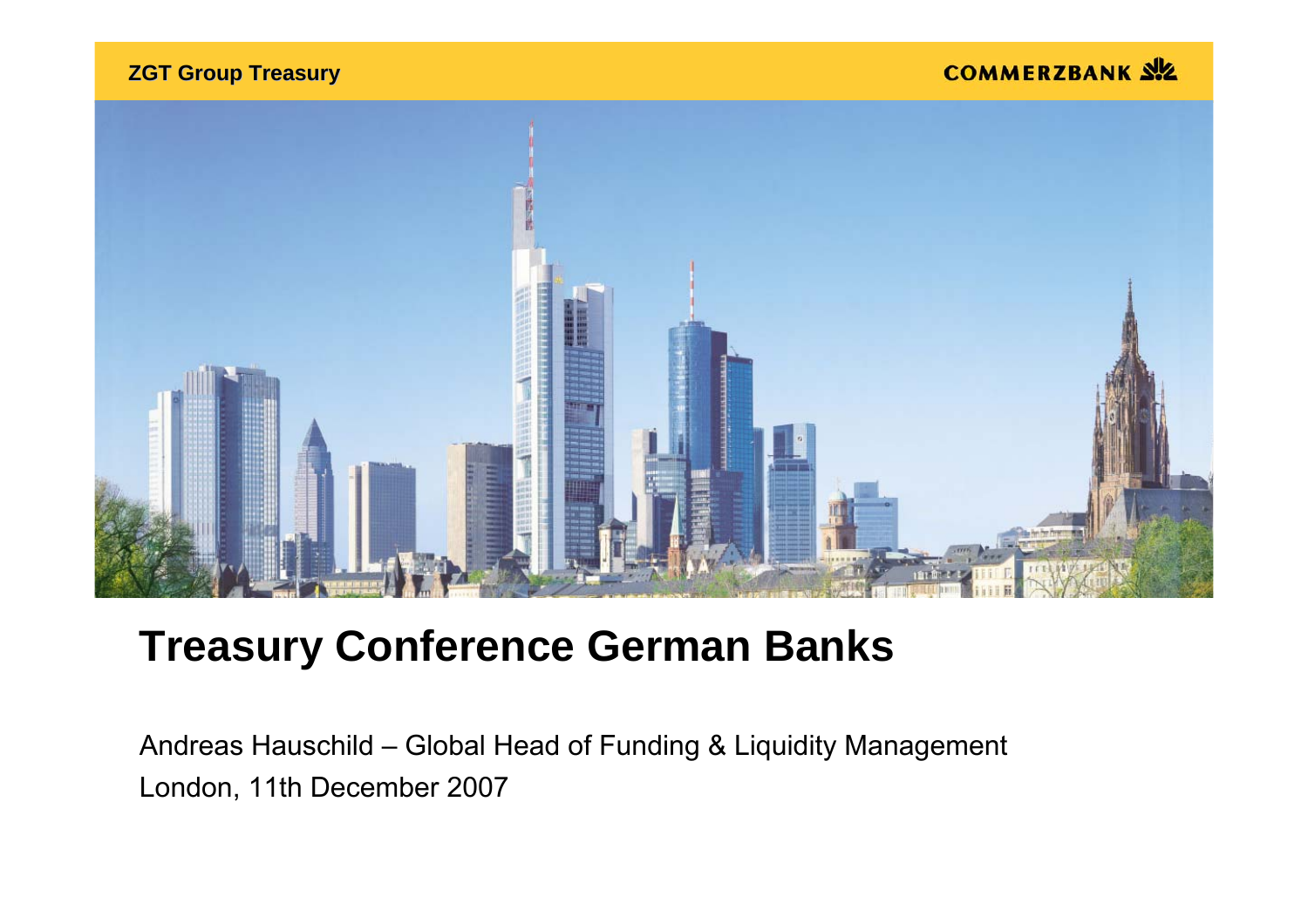| 1.             | <b>Market environment</b>                                | $2 - 4$   |
|----------------|----------------------------------------------------------|-----------|
| 2.             | Approaching the changed market environment               | $5 - 10$  |
| 3.             | Capital market activities                                | $11 - 13$ |
| $\overline{4}$ | <b>Status Eurohypo integration</b>                       | $14 - 15$ |
| 5              | Conclusion                                               | $16 - 17$ |
| 6              | Outlook                                                  | $18 - 19$ |
| 7              | Appendix – Extract of Commerzbank interim report Q3 2007 | $21 - 27$ |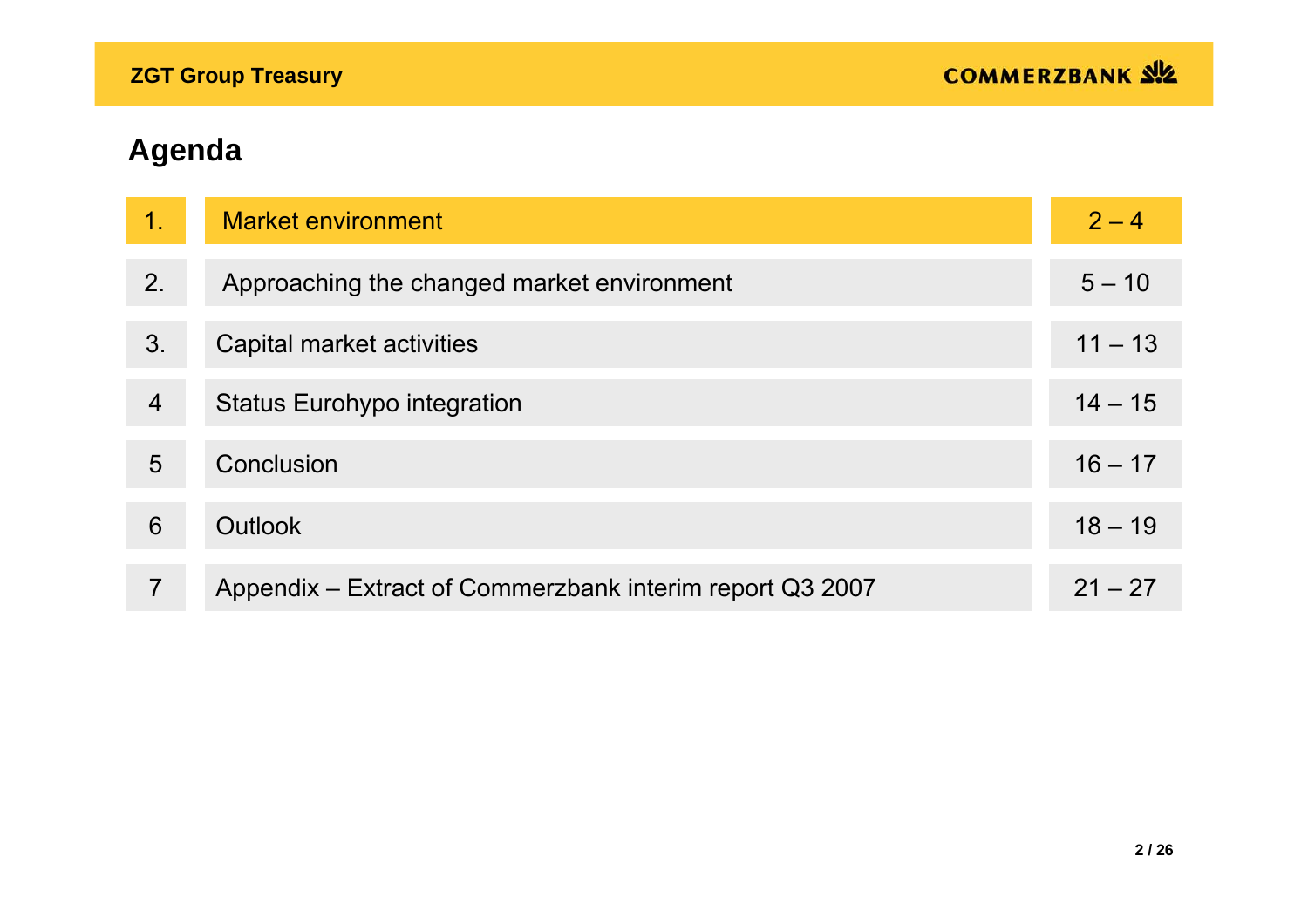#### **ZGT Group Treasury**

# **Market Environment: Confidence crisis within G7 States (1/2)**

| <b>Background</b>    | • News on impact of subprime crisis on P&L of financial institutions<br>• IKB, Sachsen LB impair reputation of German financials<br>Close-down of several ABS- and Hedge Funds worldwide<br>$\bullet$<br>Collapse of ABSCP market leads to confidence crisis on interbank,<br>$\bullet$<br>money and repo market<br>• Mutual trust between financial institutions damaged (reduction of credit<br>facilities amongst each other)                                                    |
|----------------------|-------------------------------------------------------------------------------------------------------------------------------------------------------------------------------------------------------------------------------------------------------------------------------------------------------------------------------------------------------------------------------------------------------------------------------------------------------------------------------------|
|                      | • Central banks support the money market in a concerted action and inject<br>on 9th of August globally ca. $\epsilon$ 125bn of liquidity in Euro, USD, CHF,<br>JPY, AUD etc. into the O/N market, which is continued in the following<br>days and months                                                                                                                                                                                                                            |
| <b>Central Banks</b> | • FED expands its collateral catalogue (inclusion of ABSCP and<br>mortgages) for use of Discount Window and lowers the refinancing rate<br>in this segment by 50 bp; cuts Fed Rates in the coming month<br>ECB increases the long-term Tender operation (90 days) by $\epsilon$ 40bn to<br>$\bullet$<br>overall € 90bn; key refinancing rate remains unchanged<br>BoE supports Nothern Rock, establishes longer term market operation,<br>$\bullet$<br>cut of main refinancing rate |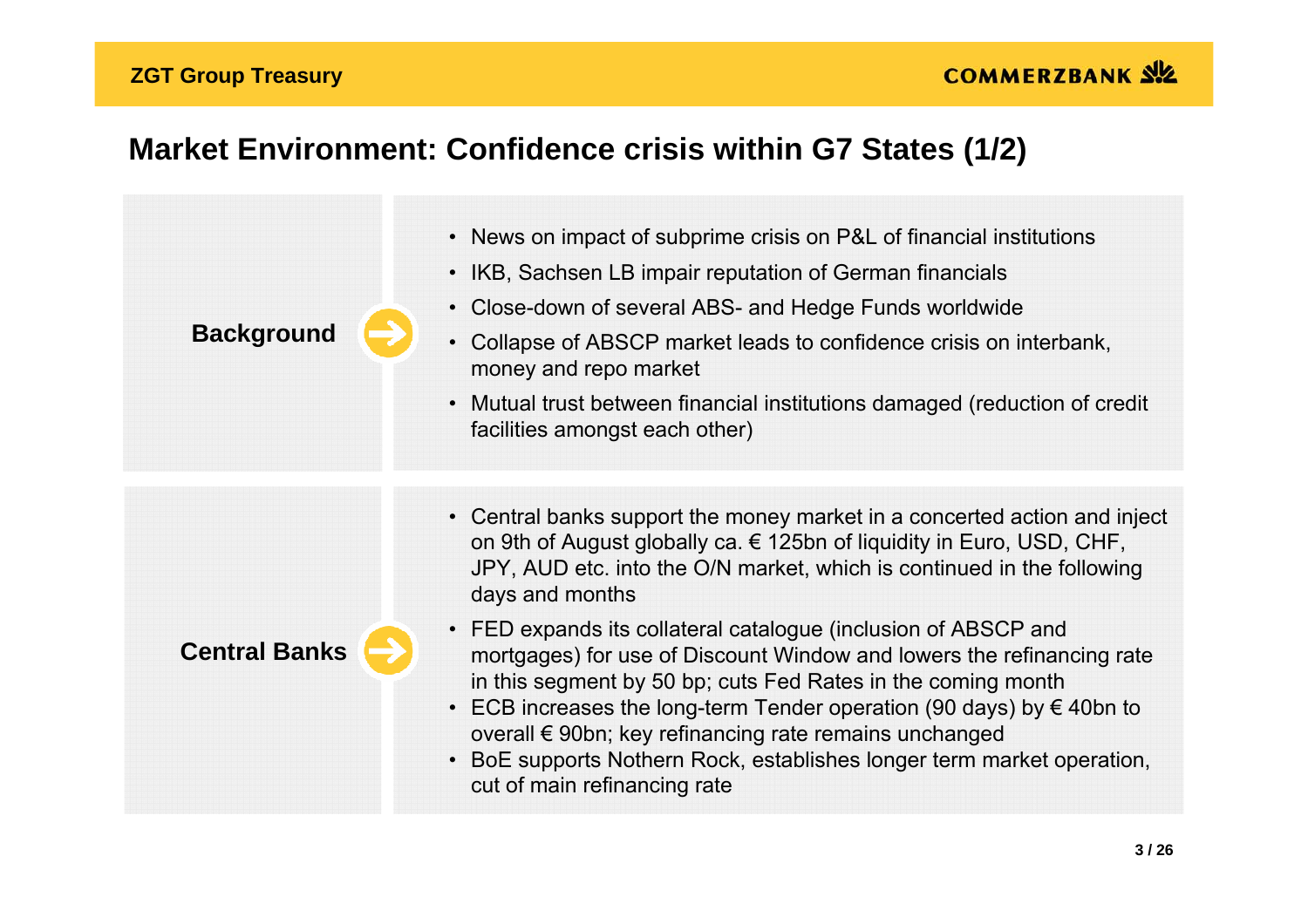#### **ZGT Group Treasury**

# **Market Environment: Confidence crisis within G7 States (2/2)**

|                       | Measurements of central banks did only work partially (interest decrease<br>$\bullet$<br>by FED, ECB Quick Tender operation)                  |
|-----------------------|-----------------------------------------------------------------------------------------------------------------------------------------------|
|                       | Relocation of volume from weekly to 3 month Tender operation leads to<br>$\bullet$<br>higher volatility on short-term money market maturities |
| <b>Money Market</b>   | • Market basically liquid in range from O/N to 1 month                                                                                        |
|                       | Credit spreads relatively constant on high levels; credit curve along<br>counterparts                                                         |
|                       | • Repo market only working for high quality assets                                                                                            |
|                       | • ABCP market remains illiquid                                                                                                                |
|                       |                                                                                                                                               |
|                       | • Refinancing on capital market only possible on higher cost basis                                                                            |
|                       | • Credit spreads tend to come back on lower levels                                                                                            |
|                       | Issued bonds are "priced to sell" with a considerable spread of 15 to 20<br>$\bullet$<br>bp above CDS curve                                   |
| <b>Capital Market</b> | • All recently issued bonds did perform well from an investor point of view                                                                   |
|                       | French covered bonds on basis Libor + 5 bp for 7 years (3 to 4 bp above<br>$\bullet$<br>comparable German issues)                             |
|                       | • New bond issues are currently strongly oversubscribed                                                                                       |
|                       | • End of November no bond issues on capital market possible                                                                                   |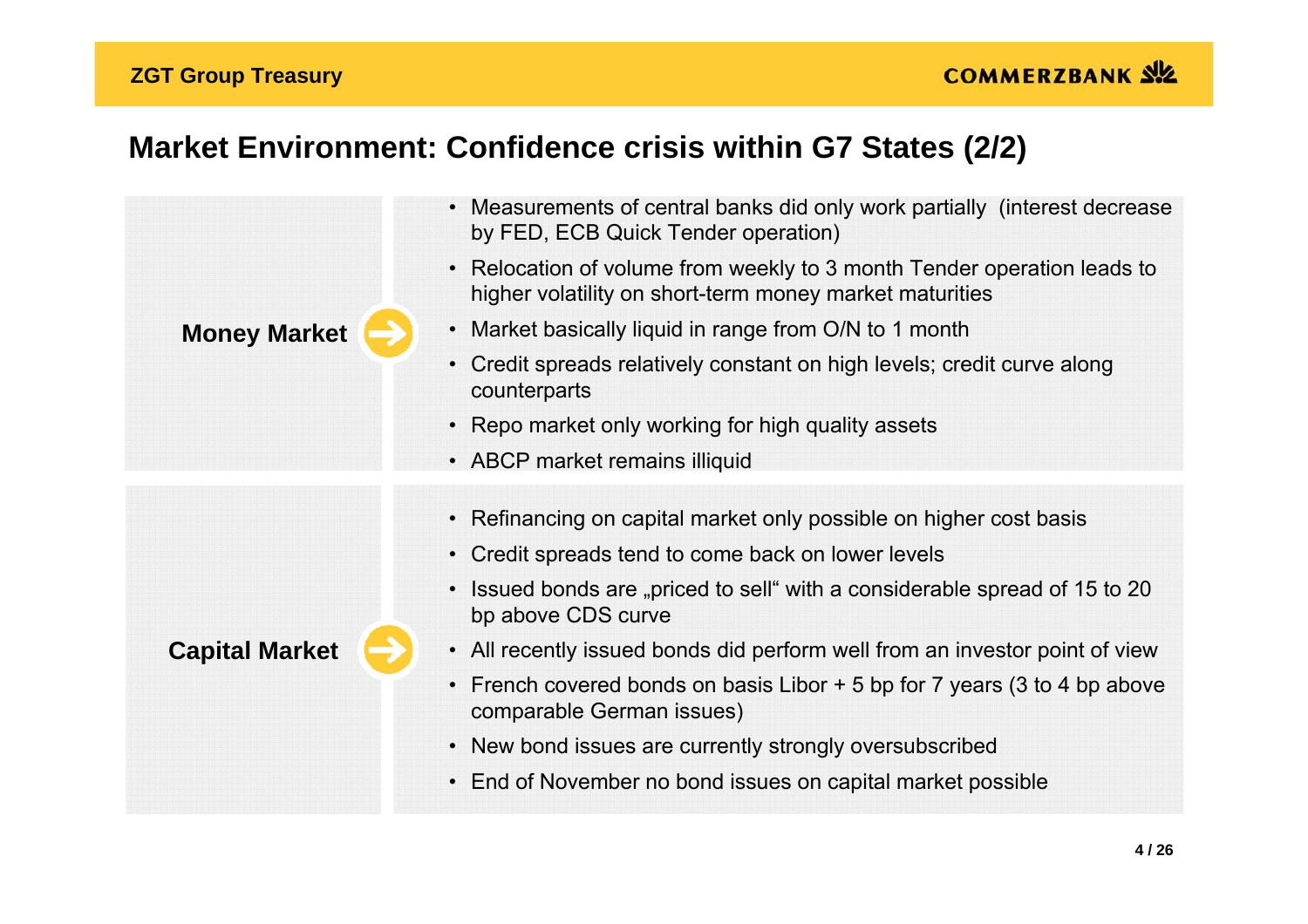| 1.             | Market environment                                       | $2 - 4$   |
|----------------|----------------------------------------------------------|-----------|
| 2.             | Approaching the changed market environment               | $5 - 10$  |
| 3.             | Capital market activities                                | $11 - 13$ |
| $\overline{4}$ | <b>Status Eurohypo integration</b>                       | $14 - 15$ |
| 5              | Conclusion                                               | $16 - 17$ |
| 6              | <b>Outlook</b>                                           | $18 - 19$ |
| 7              | Appendix – Extract of Commerzbank interim report Q3 2007 | $21 - 27$ |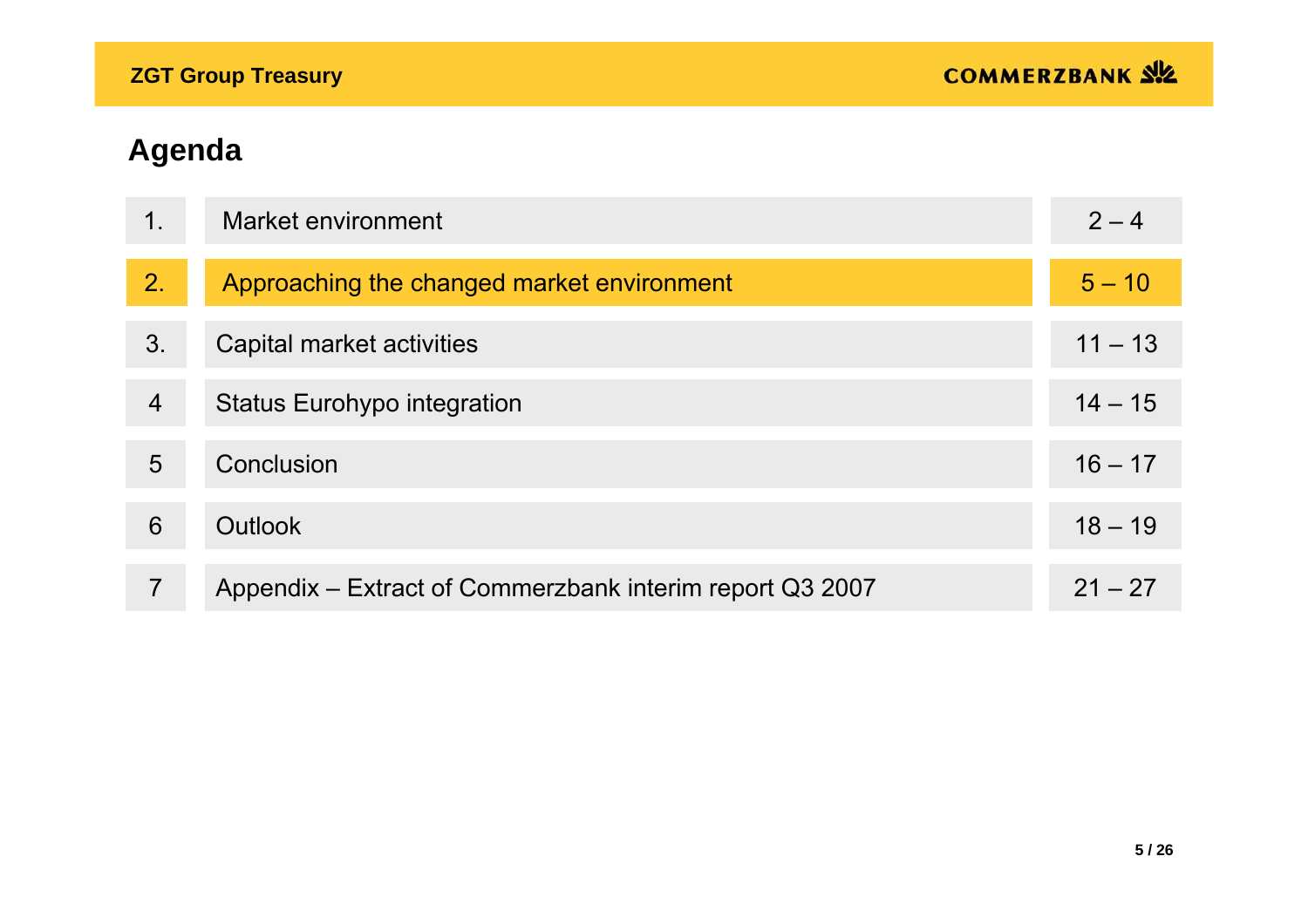#### **ZGT Group Treasury**

## **Commerzbank liquidity measurement: Update of stress scenarios**

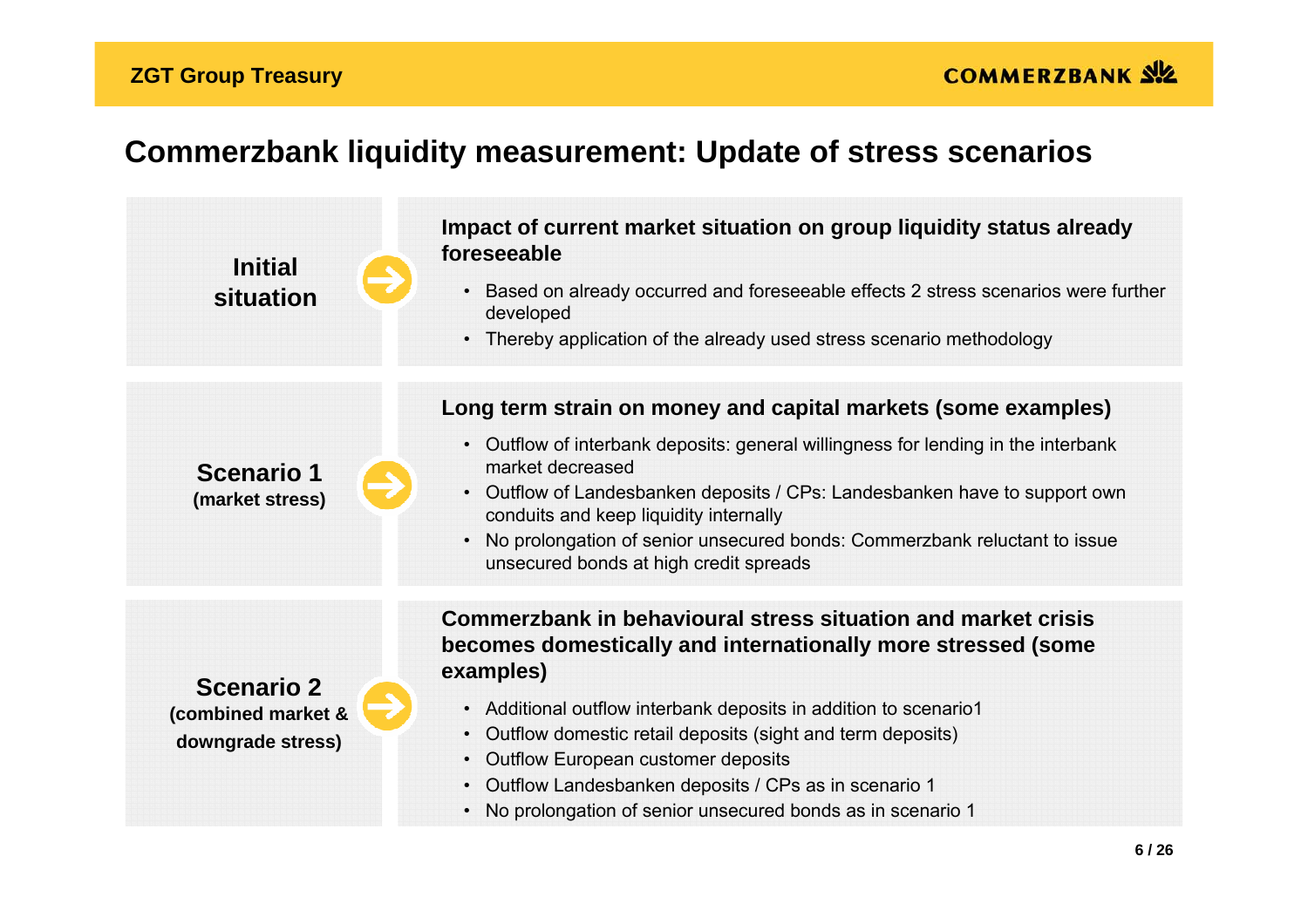## **Commerzbank liquidity management: Initial decisions to preserve stable liquidity situation and next steps**

#### **Freeze of unsecured funding levels on pre-market crisis basis**

- **Increase of unsecured funded assets only under availability of additional stable funding**
- Compliance to be ensured by individual business segments



#### **Adjustment of haircuts and assumptions for selling liquid assets**

- Adjustment of liquidity risk tool parameters regarding changed market environment
- Focus on reverse repo activities based on ECB eligible collateral



**Early involvement of Group Treasury regarding all (potential) liquidity outflows larger than € 500m** 



**Refinancing of Conduits via Group Treasury (majority of conduits have been consolidated within balance sheet)**



#### **Planning of measures under the assumption of a longer-lasting market crisis**

- Development of a contingency plan to reduce non core assets or raise stable funding
- Presentation of contingency plan to the central ALCO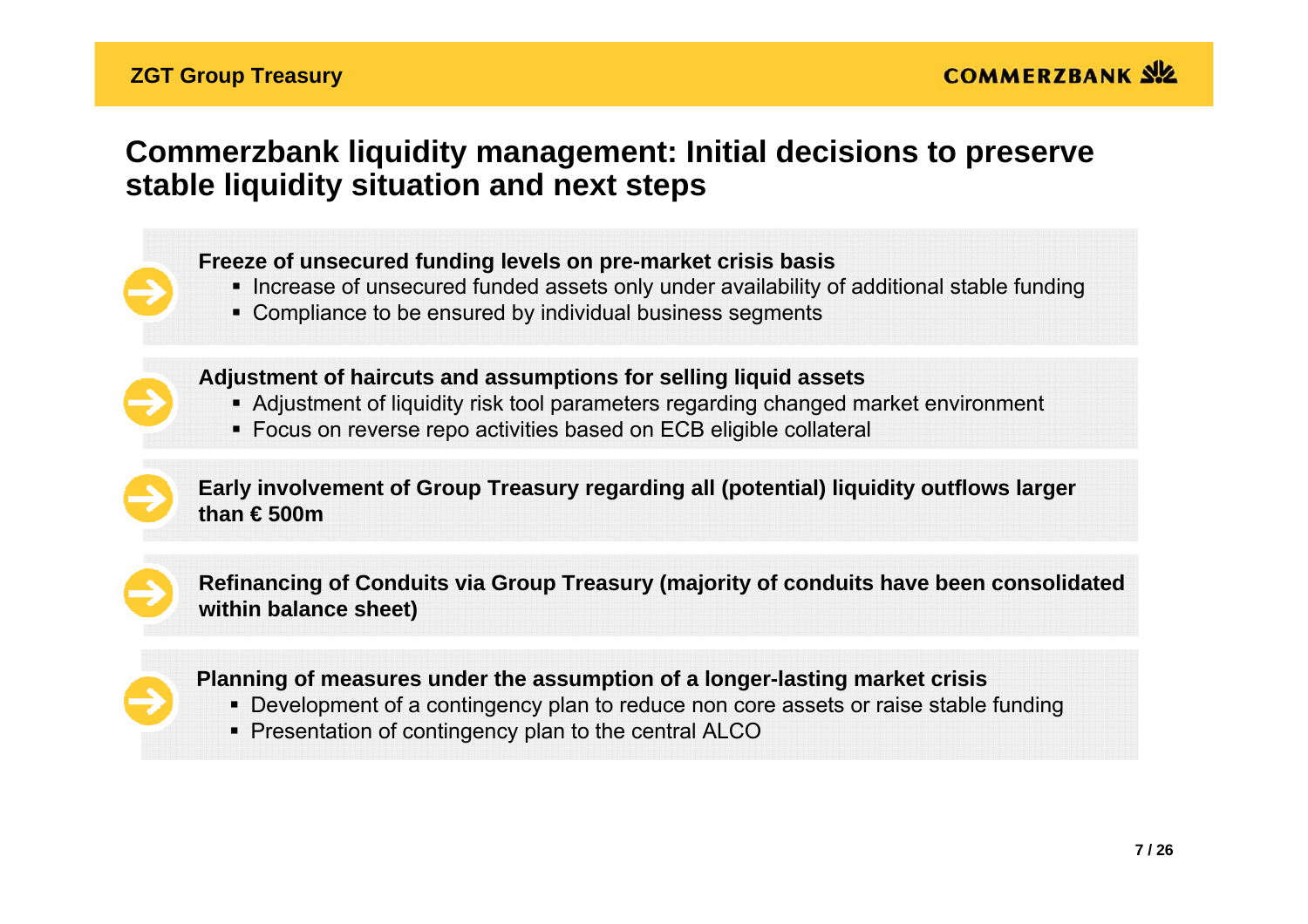# **Commerzbank liquidity management: Further short-term measurements**

| <b>Target</b>                                                 | • Maintenance of a solid liquidity buffer to ensure a comfortable group wide liquidity<br>structure, i.e. counterbalancing the lowering of maturities on the liability side<br>■ Securing the liquidity portfolio for payment transaction even under scenario 2 |
|---------------------------------------------------------------|-----------------------------------------------------------------------------------------------------------------------------------------------------------------------------------------------------------------------------------------------------------------|
| <b>Limit</b><br>dependency<br>on Tender<br><b>maturities</b>  | Limitation of dependency from single Tender operations within group, i.e.<br>$\blacksquare$<br>increased use of long-term Tender operations; reduction of weekly Tender<br>volume accordingly                                                                   |
| <b>Acquisition of</b><br>additional<br><b>liquidity</b>       | • No prolongation of interbank lendings, acquisition of interbank deposits over year<br>end<br>Issuance of senior unsecured bonds: $€ 0.5 - 1$ bn in 3-5 year bucket<br>Ξ<br>on comparatively lower costs as at beginning of the market crisis                  |
| <b>Adjustment of</b><br>liquidity risk<br><b>limit levels</b> | • Reduction of the internal liquidity risk limit levels to reflect the changed market<br>environment                                                                                                                                                            |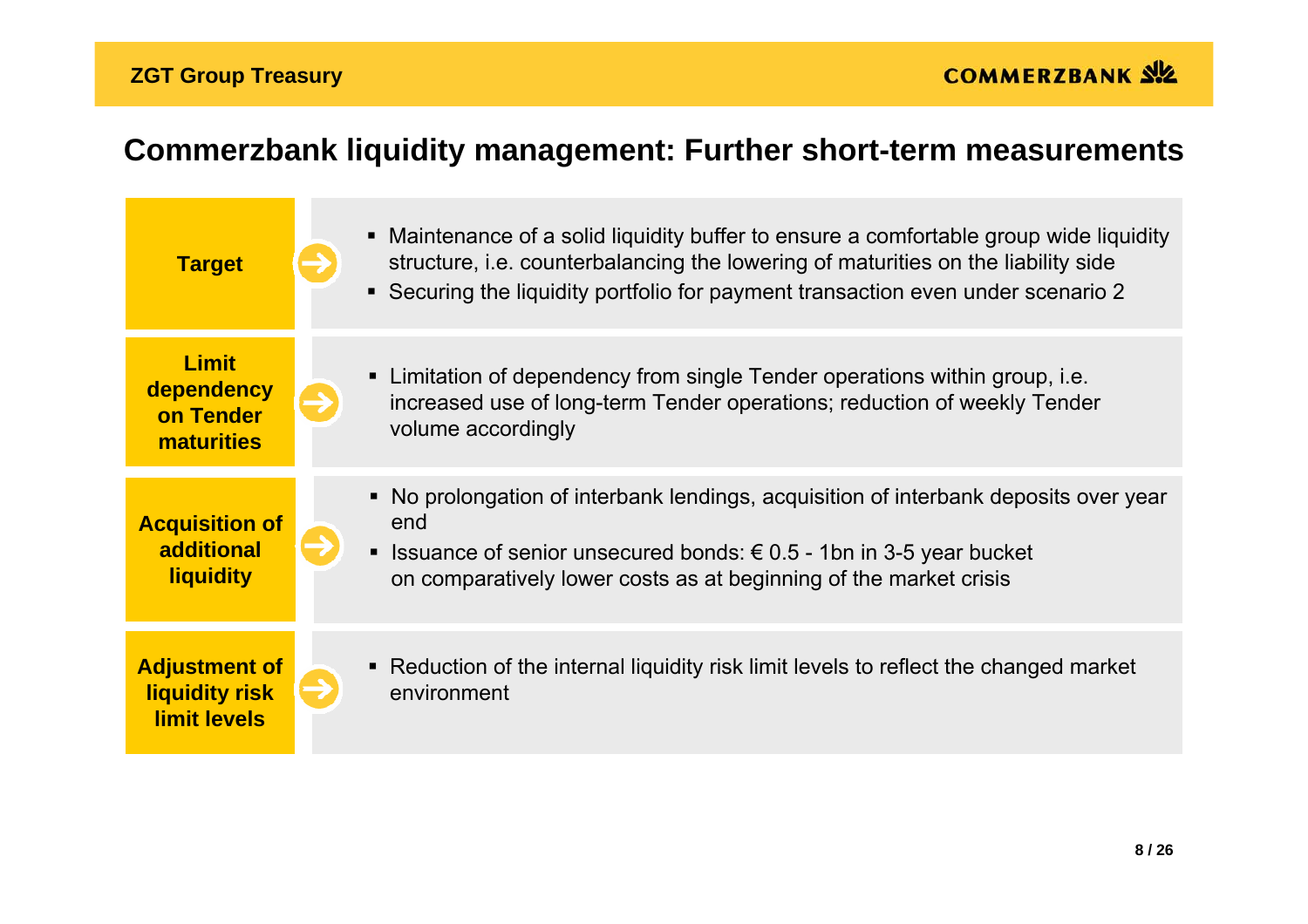### **Commerzbank liquidity management: Further long-term measurement until end of Q 1 2008 latest**

| <b>Target</b>                                                         | • Adjustment of balance sheet structure to changed market environment<br>• Scenario 1: Replenishment of liquidity portfolio to secure capacity to act<br>proactively<br>• Scenario 2: Retain liquidity portfolio for payment transactions                                                                                                                                                                                                              |
|-----------------------------------------------------------------------|--------------------------------------------------------------------------------------------------------------------------------------------------------------------------------------------------------------------------------------------------------------------------------------------------------------------------------------------------------------------------------------------------------------------------------------------------------|
| <b>General</b><br>framework<br>for<br>adjustment<br>measure-<br>ments | • Stable funding concept to secure core banking activities for at least 1 year time<br>horizon<br>• With a current stable funding ratio of 97.5% this is secured (range from 95 to<br>105%<br>• Liquid and less liquid assets (saleable within 1 year time horizon) are to be<br>primarily reduced under a longer-lasting market crisis<br>• Use of liquidity portfolio as buffer until further measurements to generate liquidity<br>become effective |
| <b>Dimension of</b><br>adjustment<br>requirement                      | • On basis of current market assessment, reduction of unsecured funding on capital<br>market planned                                                                                                                                                                                                                                                                                                                                                   |
| 3 basic<br>options for<br>action                                      | • Reduction of unsecured funded non core assets (sale or non-prolongation)<br>• Transfer of unsecured funded assets into cover pools to generate secured funding<br>• Acquisition of additional stable customer deposits (no "hot money")                                                                                                                                                                                                              |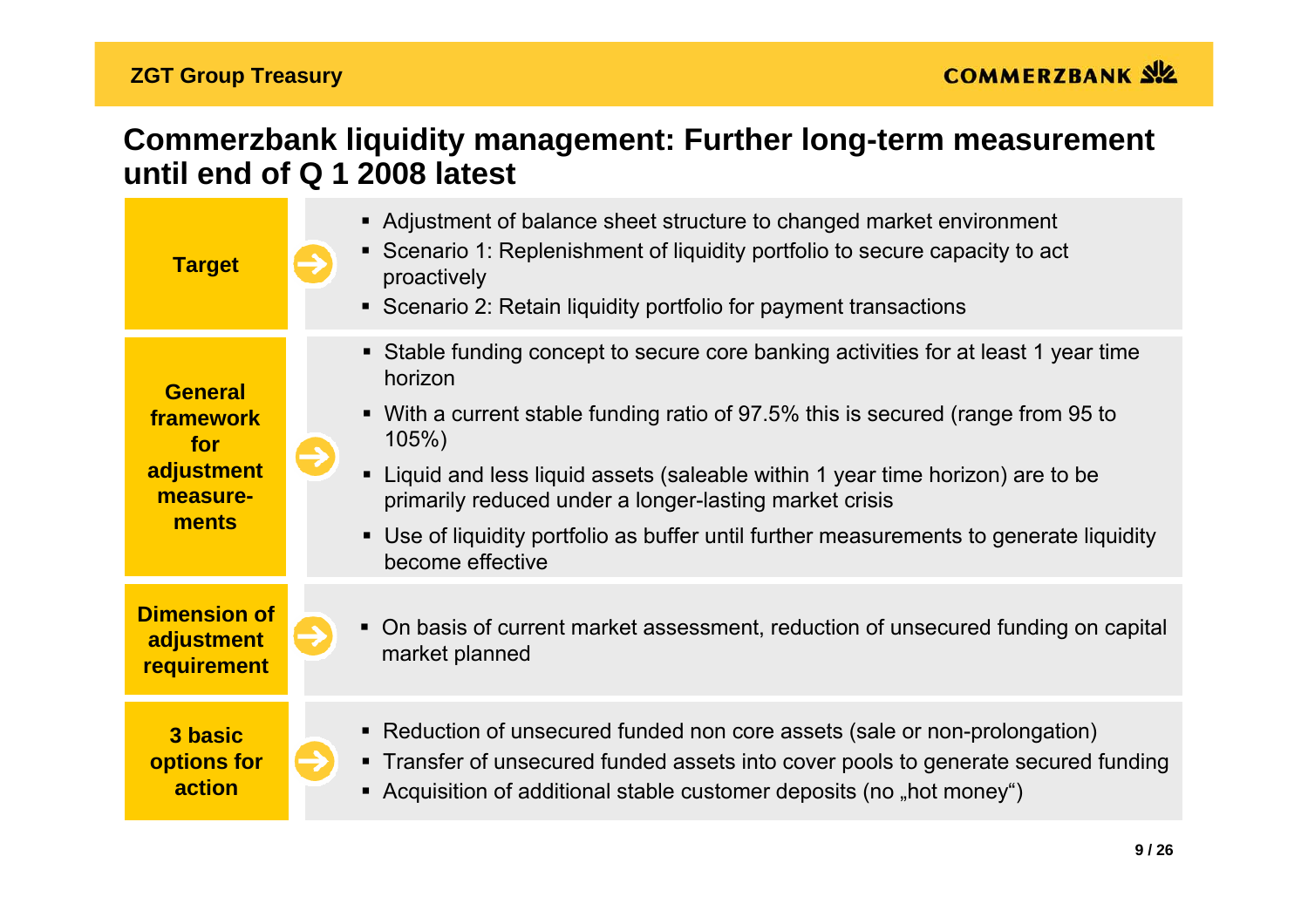### **Commerzbank high quality liquidity portfolio and comfortable liquidity ratio**

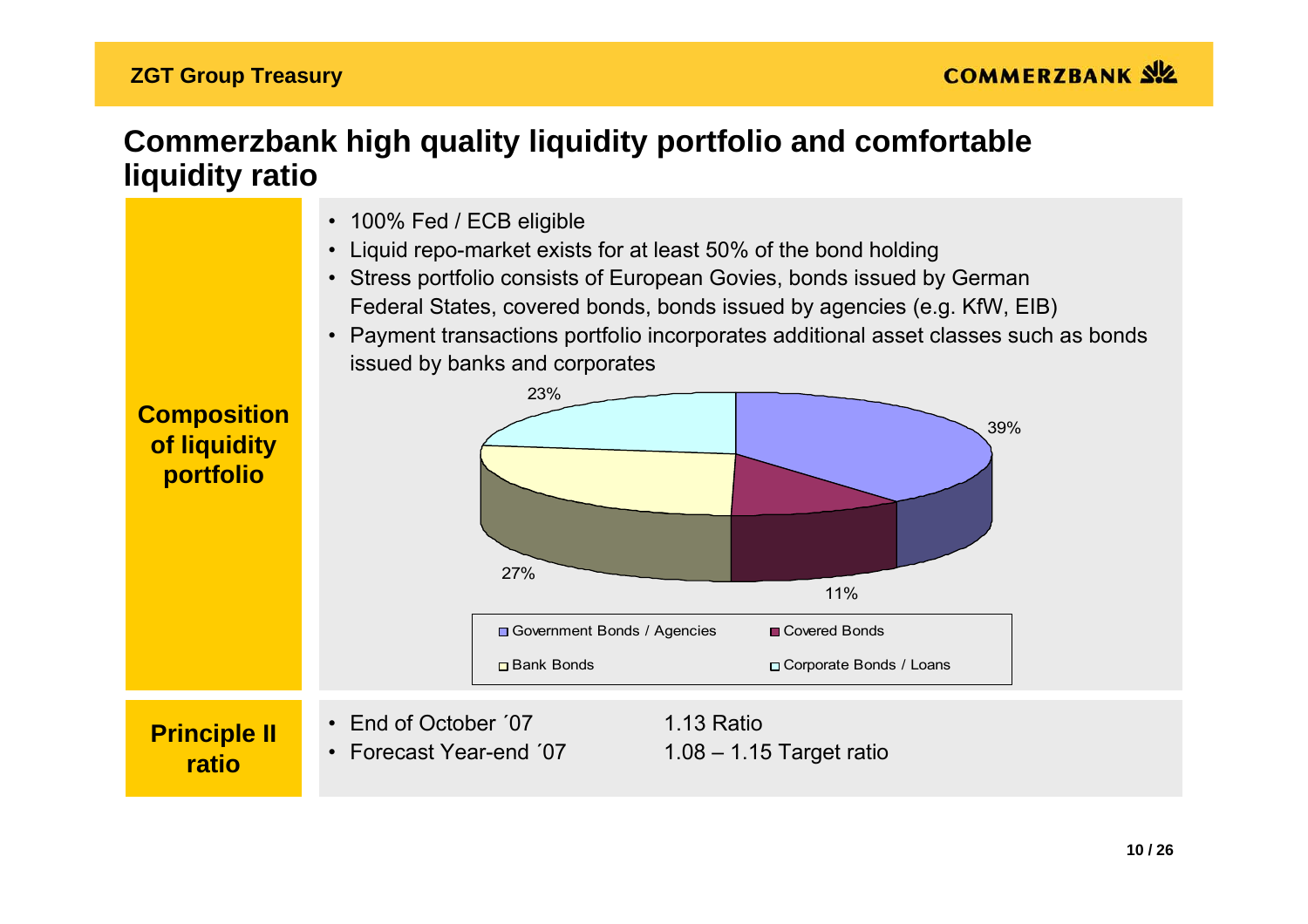| 1.             | Market environment                                       | $2 - 4$   |
|----------------|----------------------------------------------------------|-----------|
| 2.             | Approaching the changed market environment               | $5 - 10$  |
| 3.             | Capital market activities                                | $11 - 13$ |
| $\overline{4}$ | <b>Status Eurohypo integration</b>                       | $14 - 15$ |
| 5              | Conclusion                                               | $16 - 17$ |
| 6              | <b>Outlook</b>                                           | $18 - 19$ |
| 7              | Appendix – Extract of Commerzbank interim report Q3 2007 | $21 - 27$ |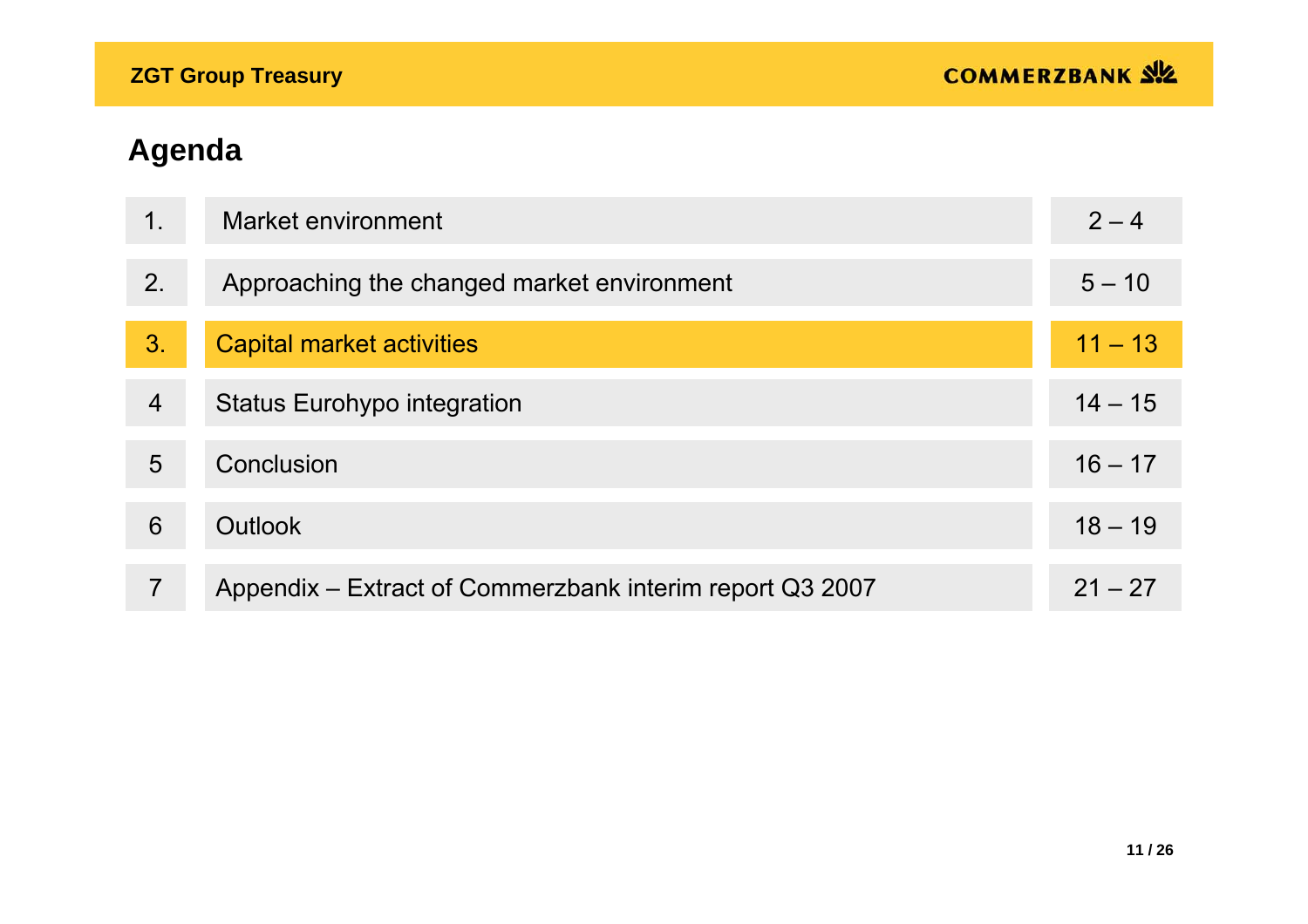## **Capital Market Committee manages € 260bn\* of Group capital market issuance**

### **Capital Markets Committee**

#### **Capital Markets Committee - Systematic issuance by group members gives clear guidance -**

| Cooperation     | Clear coordination procedures implemented and process defined |
|-----------------|---------------------------------------------------------------|
| Market presence | Group issuance and road show calendars adopted                |
| Investor work   | Investor survey conducted – very positive feedback received   |

#### **Leveraging #1 position of group in Pfandbrief market**



\*total outstanding issuances in bn Euro as of 30 September 2007 (Treasury Database) **Öffentliche Pfandbriefe Lettres de Gage Hypothekenpfandbriefe Senior Unsecured Tier 1, Tier 2, Tier 3**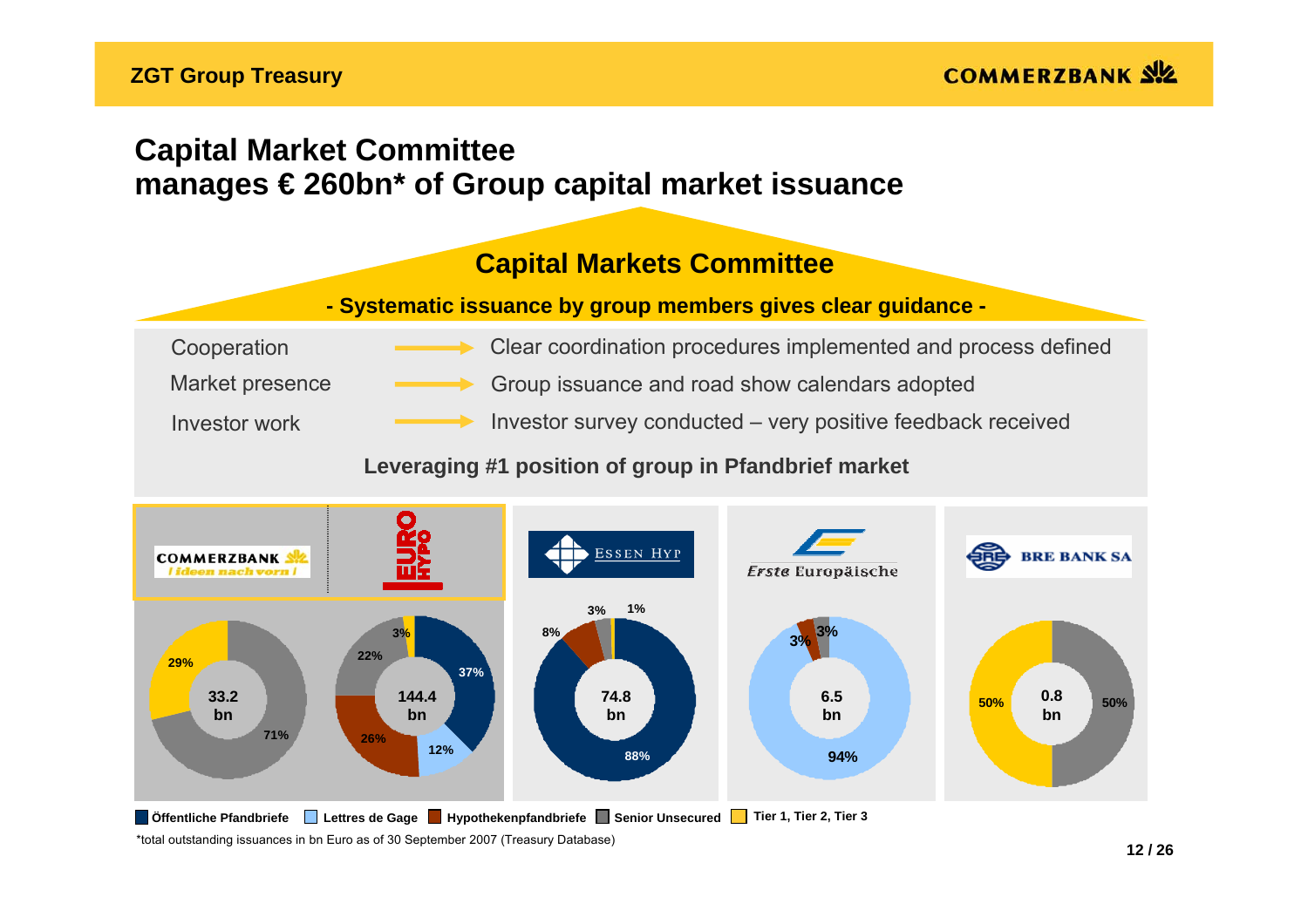### **Adjusted group funding plan 2007 fulfilled – unsecured funding completed as planned**

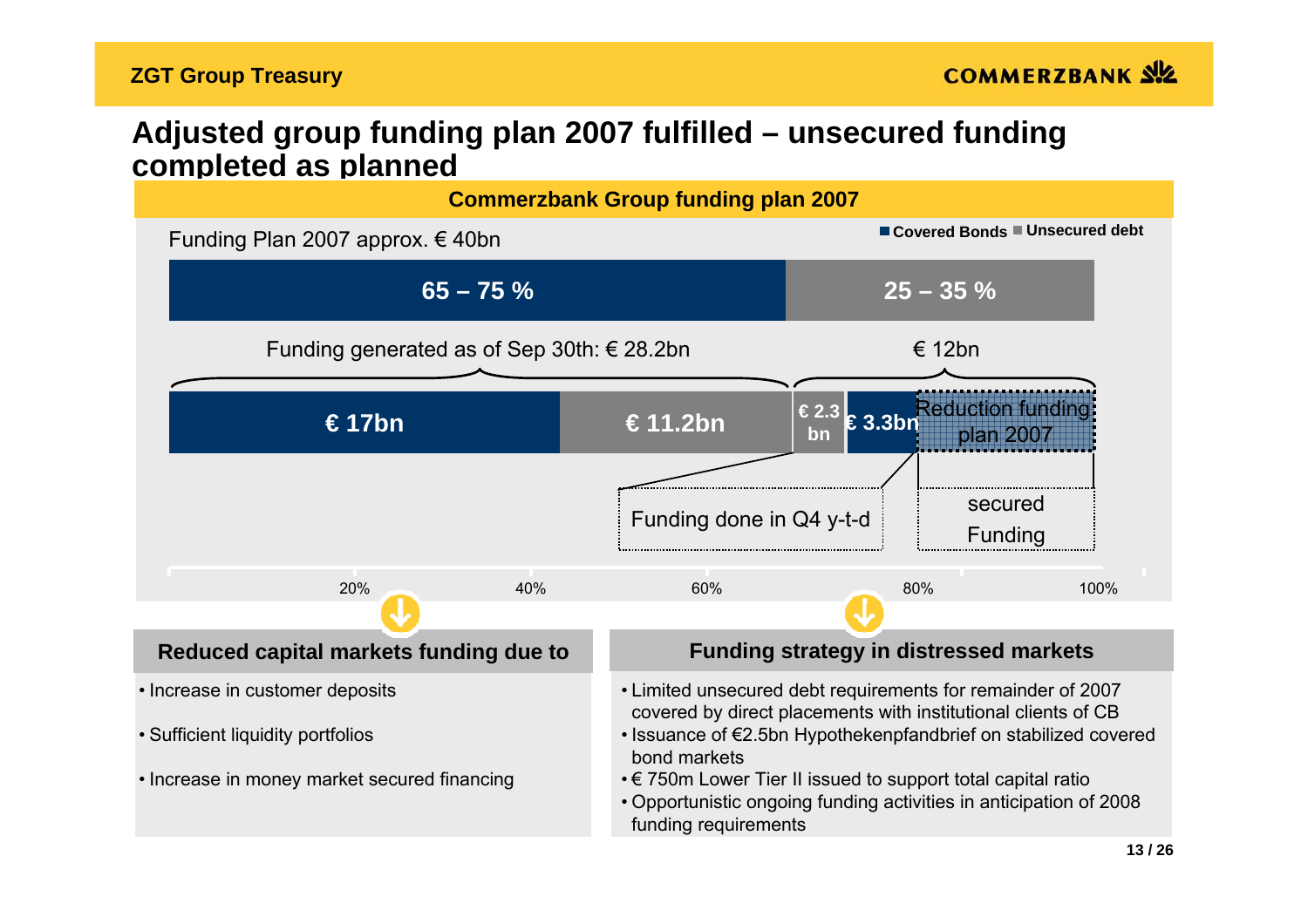| 1.             | Market environment                                       | $2 - 4$   |
|----------------|----------------------------------------------------------|-----------|
| 2.             | Approaching the changed market environment               | $5 - 10$  |
| 3.             | Capital market activities                                | $11 - 13$ |
| $\overline{4}$ | <b>Status Eurohypo integration</b>                       | $14 - 15$ |
| 5              | Conclusion                                               | $16 - 17$ |
| 6              | <b>Outlook</b>                                           | $18 - 19$ |
| 7              | Appendix – Extract of Commerzbank interim report Q3 2007 | $21 - 27$ |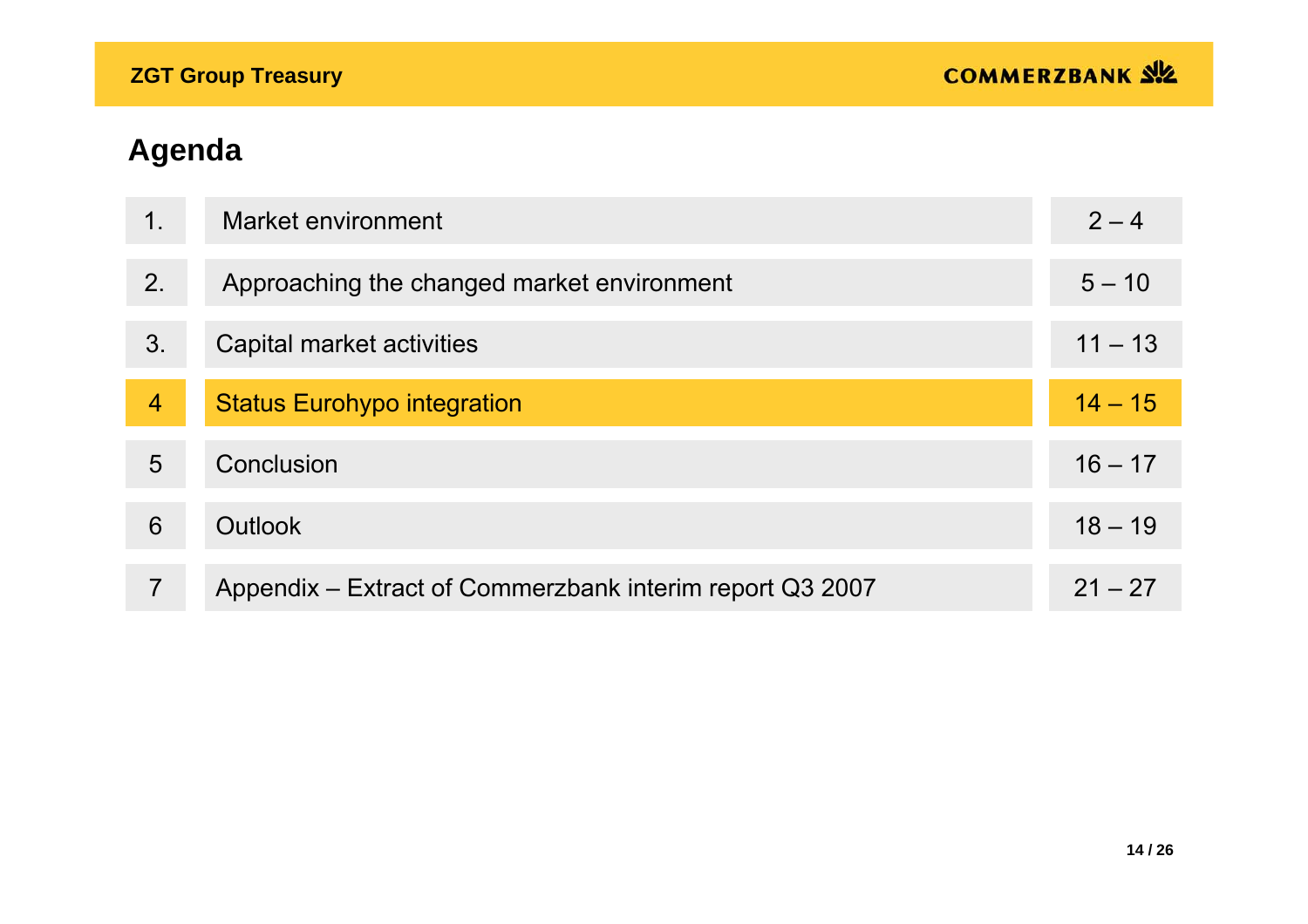## **Eurohypo integration: Efforts on track, stress test successfully mastered**

| <b>Challenges</b>        | • Ensure Group liquidity after Eurohypo acquisition<br>(balance sheet volume doubled)<br>• Reduce wholesale funding dependency<br>• Separation of Public Finance and Treasury activities within Eurohypo                                                                                                                               |
|--------------------------|----------------------------------------------------------------------------------------------------------------------------------------------------------------------------------------------------------------------------------------------------------------------------------------------------------------------------------------|
|                          | Fully integrated Group Treasury of Commerzbank and Eurohypo                                                                                                                                                                                                                                                                            |
| <b>Achieve-</b><br>ments | BaFin waiver allows flexible cross-financing between entities;<br>net reduction of approx. $\epsilon$ 15bn of wholesale funding<br>"One funding curve" concept for all unsecured funding;<br>money market funding centralised in CB, secured funding in<br>Eurohypo<br>Ø<br>Funding synergies fully on track ( $\epsilon$ 14m in 2008) |
|                          | Key hirings in 2007                                                                                                                                                                                                                                                                                                                    |
|                          | O<br>Finalisation of "Refi-Register" for cheaper funding                                                                                                                                                                                                                                                                               |
| <b>Next Steps</b>        | $\left  \right $<br>Align Group-wide hedge accounting                                                                                                                                                                                                                                                                                  |
| <b>Projects</b>          | Seek official approval of our Group-internal liquidity model<br>from regulators; replacing current Principle II regulation                                                                                                                                                                                                             |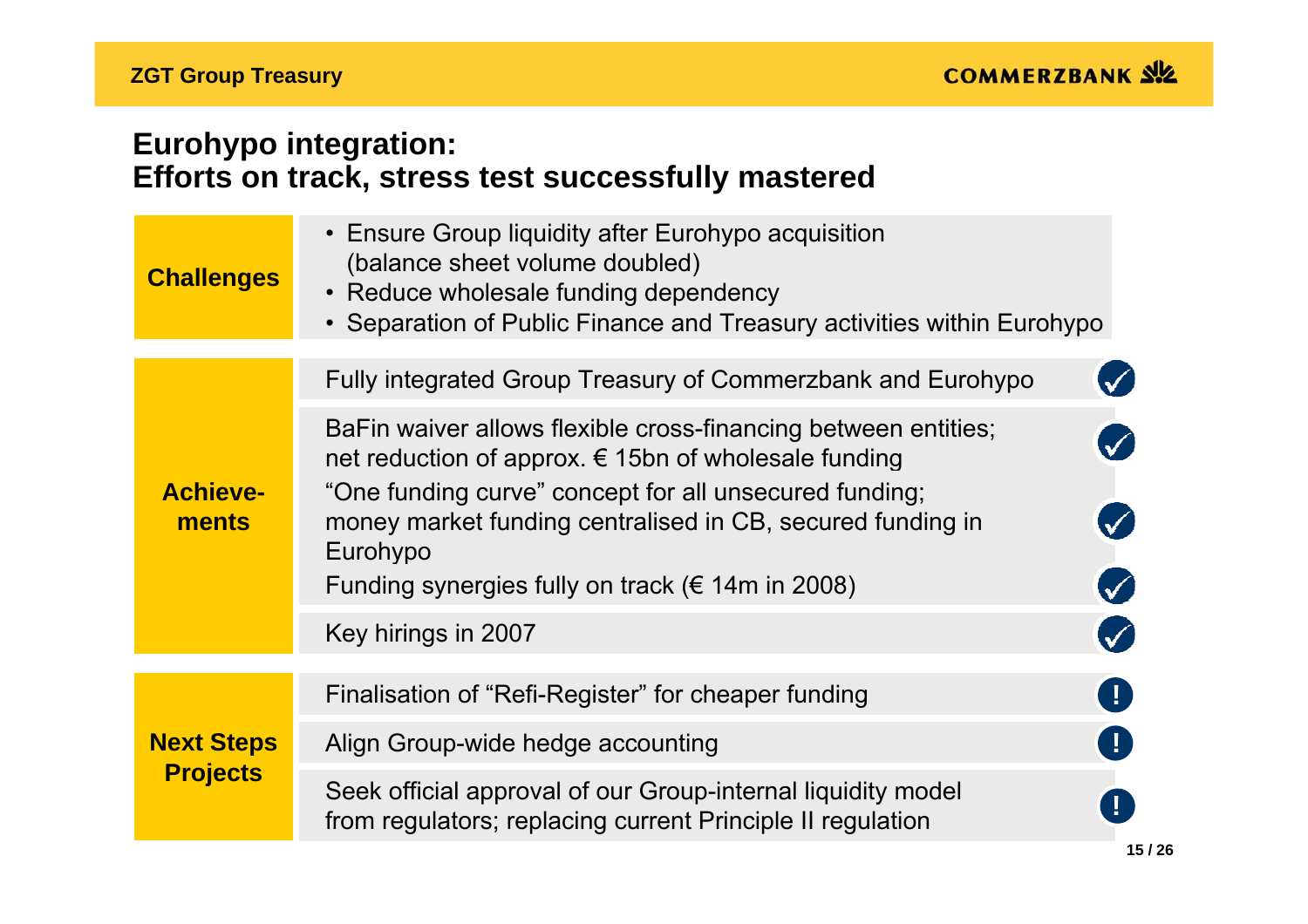| $\mathbf 1$ .  | Market environment                                       | $2 - 4$   |
|----------------|----------------------------------------------------------|-----------|
| 2.             | Approaching the changed market environment               | $5 - 10$  |
| 3.             | Capital market activities                                | $11 - 13$ |
| $\overline{4}$ | <b>Status Eurohypo integration</b>                       | $14 - 15$ |
| 5              | <b>Conclusion</b>                                        | $16 - 17$ |
| 6              | <b>Outlook</b>                                           | $18 - 19$ |
| 7              | Appendix – Extract of Commerzbank interim report Q3 2007 | $21 - 27$ |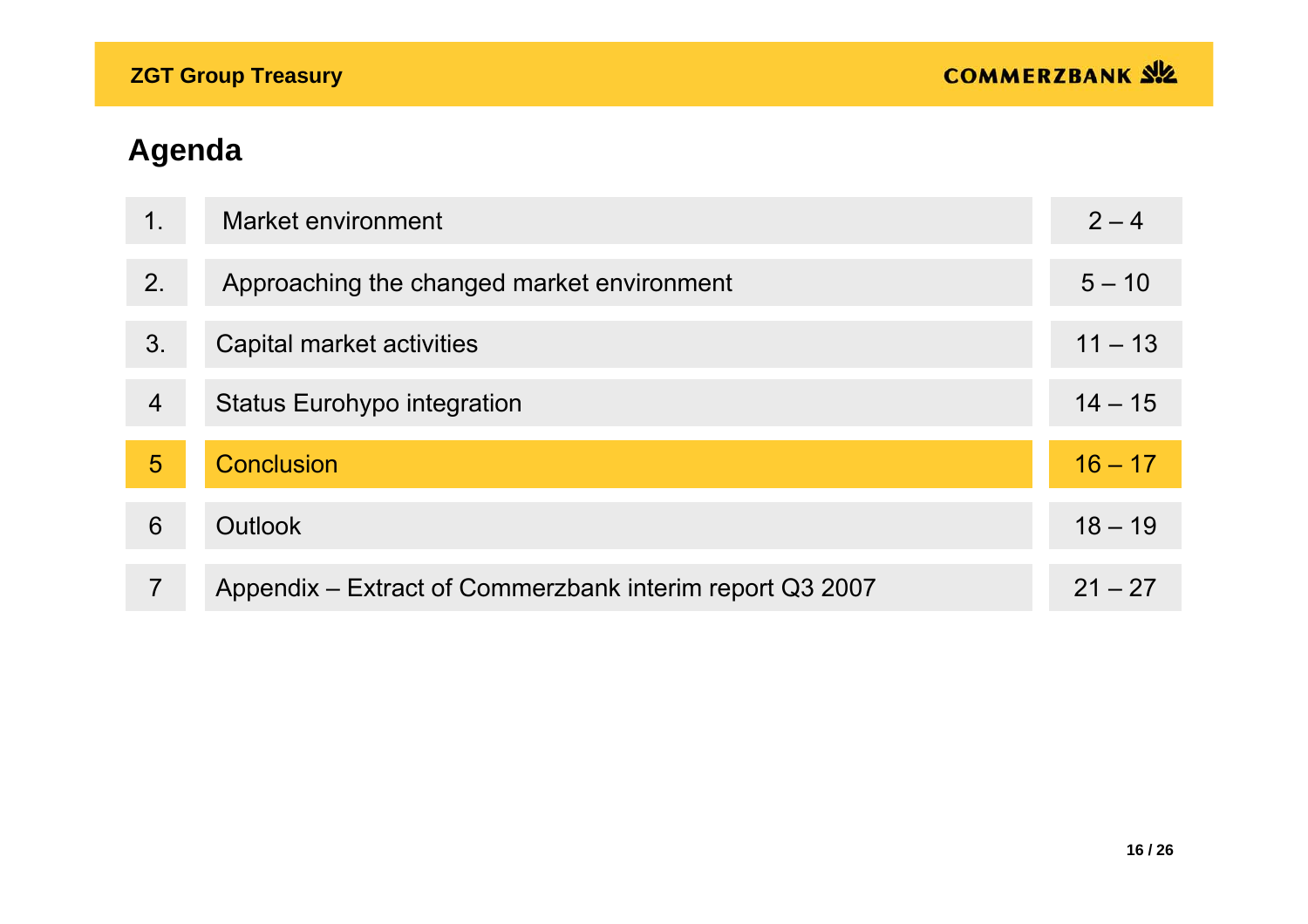## **Conclusion: Commerzbank group liquidity situation proactively managed and on comfortable level**

| <b>Commerzbank</b><br><b>Group well</b><br>positioned | • Commerzbank well prepared due to regular updates of stress scenarios<br>Integrated Treasury (Commerzbank/Eurohypo) allows active<br>$\bullet$<br>management; HBE fully covered in entire process<br>• Refinancing structure of Group strengthened since Eurohypo acquisition |
|-------------------------------------------------------|--------------------------------------------------------------------------------------------------------------------------------------------------------------------------------------------------------------------------------------------------------------------------------|
| <b>Commerzbank</b>                                    | • Commerzbank acted as liquidity provider of the German banking system                                                                                                                                                                                                         |
| as liquidity                                          | • Supply of $\epsilon$ 4.5bn term money (1-3 months) to German banks in late                                                                                                                                                                                                   |
| provider                                              | August/September                                                                                                                                                                                                                                                               |
| <b>Liquidity of</b><br><b>conduits</b><br>assured     | • Exposure to Commerzbank conduits $∈$ 8.5bn, thereof $∈$ 7.5bn funded<br>• Liquidity assured at all times                                                                                                                                                                     |
| <b>No</b>                                             | • Interbank deposits without significant changes in volumes but shorter                                                                                                                                                                                                        |
| deterioration                                         | maturities                                                                                                                                                                                                                                                                     |
| expected                                              | • Increase in client deposits by $\epsilon$ 6bn since August                                                                                                                                                                                                                   |
| (Realistic Scenario)                                  | <b>But:</b> Risk of market turbulences remains                                                                                                                                                                                                                                 |
| <b>Further</b>                                        | • Market Risk Controlling and Group Treasury initiated measures to                                                                                                                                                                                                             |
| contingency                                           | generate additional liquidity (reduction of unsecured funded assets;                                                                                                                                                                                                           |
| measures                                              | generation of secured funding and acquisition of stable customer                                                                                                                                                                                                               |
| <i>initiated</i>                                      | deposits)                                                                                                                                                                                                                                                                      |
| (Mod. Stress                                          | Implementation in progress; completion by end of Q 1 2008                                                                                                                                                                                                                      |
| <b>Scenario)</b>                                      | $\bullet$                                                                                                                                                                                                                                                                      |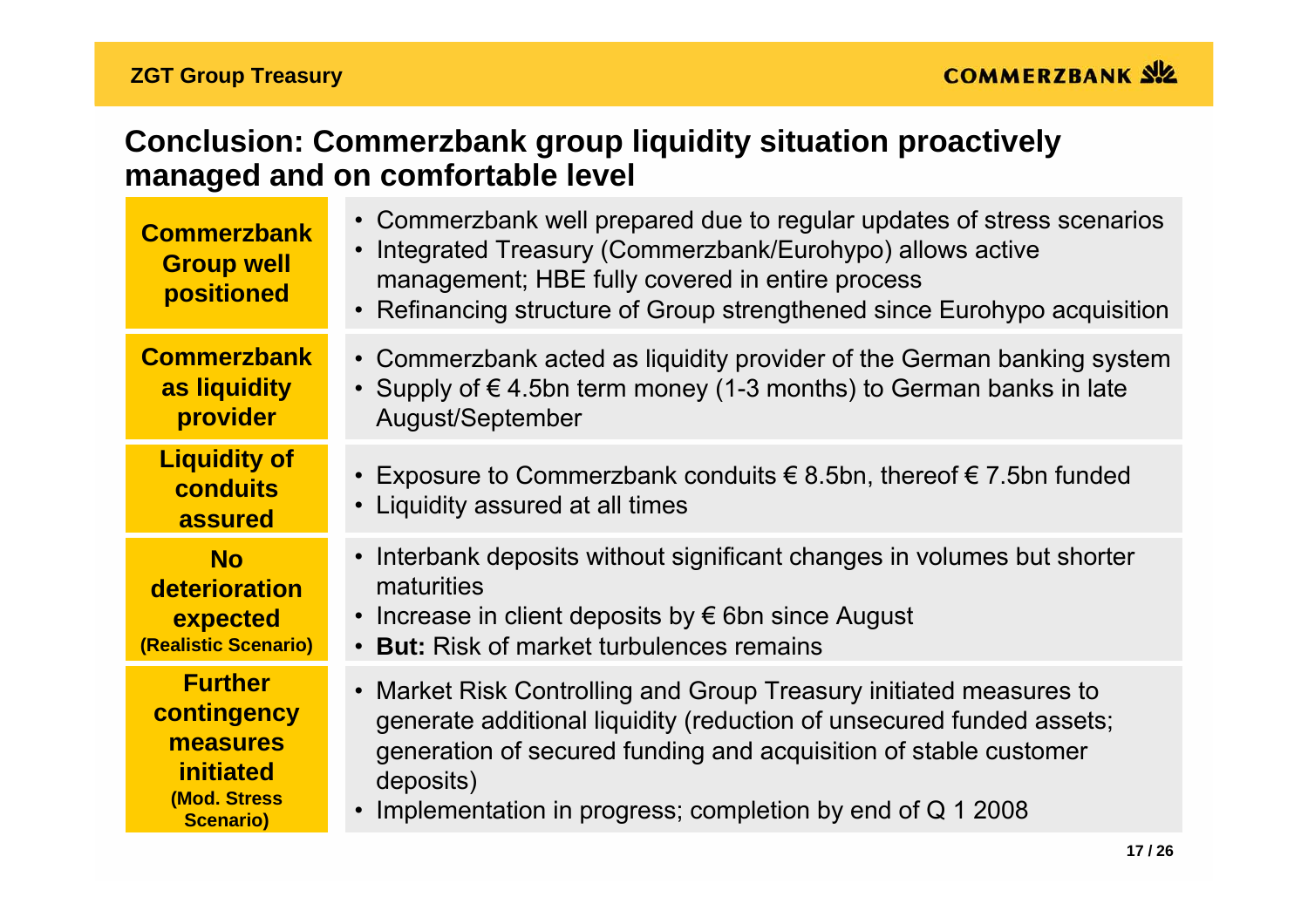| $\mathbf 1$ .  | Market environment                                       | $2 - 4$   |
|----------------|----------------------------------------------------------|-----------|
| 2.             | Approaching the changed market environment               | $5 - 10$  |
| 3.             | Capital market activities                                | $11 - 13$ |
| $\overline{4}$ | <b>Status Eurohypo integration</b>                       | $14 - 15$ |
| 5              | <b>Conclusion</b>                                        | $16 - 17$ |
| 6              | <b>Outlook</b>                                           | $18 - 19$ |
| 7              | Appendix – Extract of Commerzbank interim report Q3 2007 | $21 - 27$ |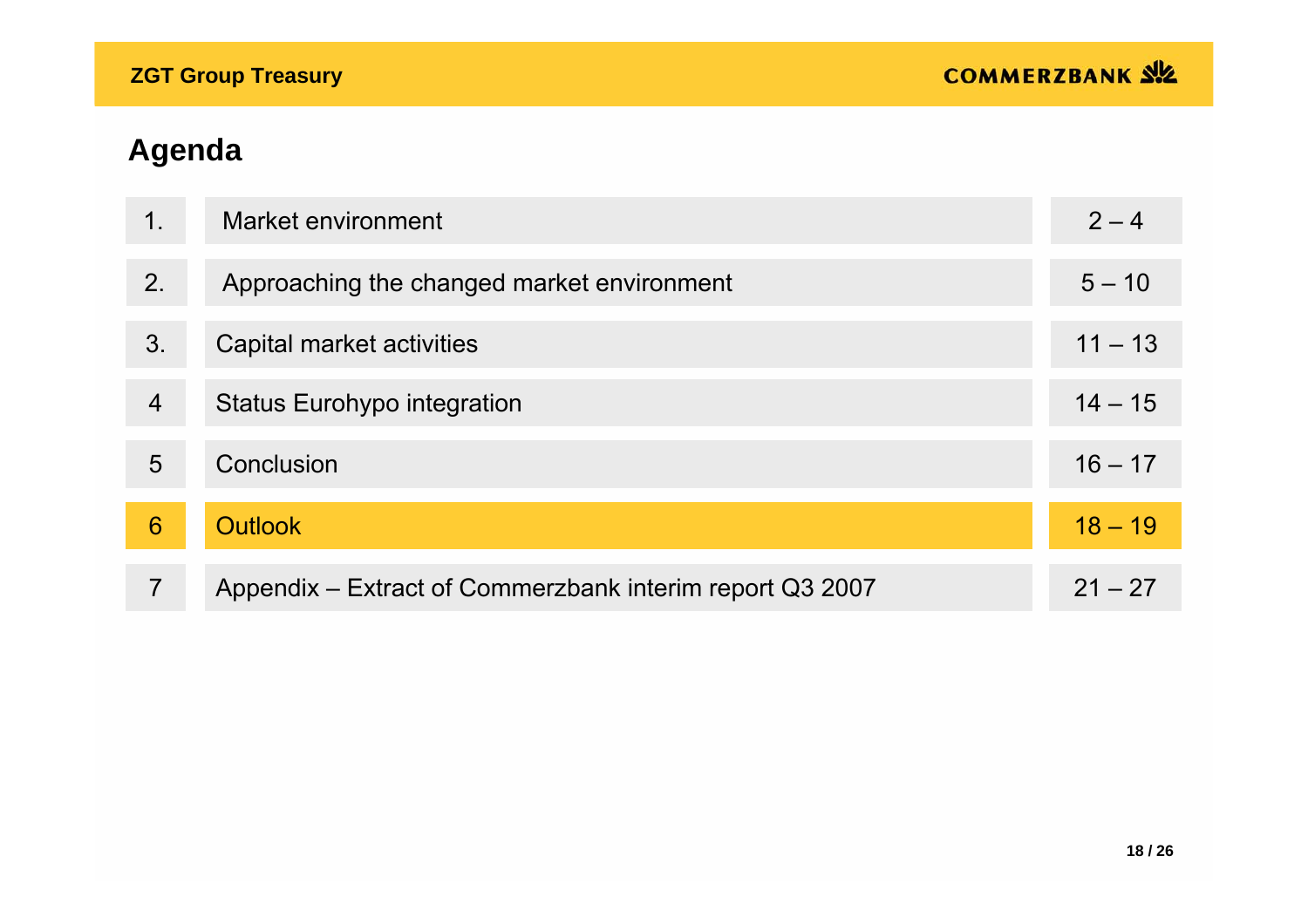## **Outlook: Impact of increased credit spreads on Group's P&L expected to be positive**

| <b>What will</b><br>happen?                                        | Funding spreads and credit margins in general may remain at higher levels<br>even after stressed liquidity situation of banking sector has calmed down                                                                                                                                                                                                                                                                                                                                                                                                                                      |
|--------------------------------------------------------------------|---------------------------------------------------------------------------------------------------------------------------------------------------------------------------------------------------------------------------------------------------------------------------------------------------------------------------------------------------------------------------------------------------------------------------------------------------------------------------------------------------------------------------------------------------------------------------------------------|
| <b>Overall</b><br><b>funding cost</b><br>to increase<br>moderately | • No evidence for customer deposits to become more expensive<br>• Issuance cost of Pfandbriefe higher than recent lows but impact limited as<br>more expensive Pfandbrief issues will expire<br>• Spreads of Group's senior unsecured capital markets funding to increase in<br>line with markets movements. Actual expectations of impact: roughly 40bp<br>more compared to levels prior subprime<br>• Total outstanding unsecured debt $\epsilon$ 60bn, to be reduced by roughly $\epsilon$ 12bn<br>due to use of "refinancing register"<br>• Funding cost to increase over several years |
| <b>Impact</b><br>on assets                                         | • Funding cost of commercial loan business (approx. $\epsilon$ 210bn) only to be<br>affected by up to 5-6 bp (increase extended over several years)<br>• Positive impact of widening credit margins on Group's lending business<br>likely to match increased funding cost                                                                                                                                                                                                                                                                                                                   |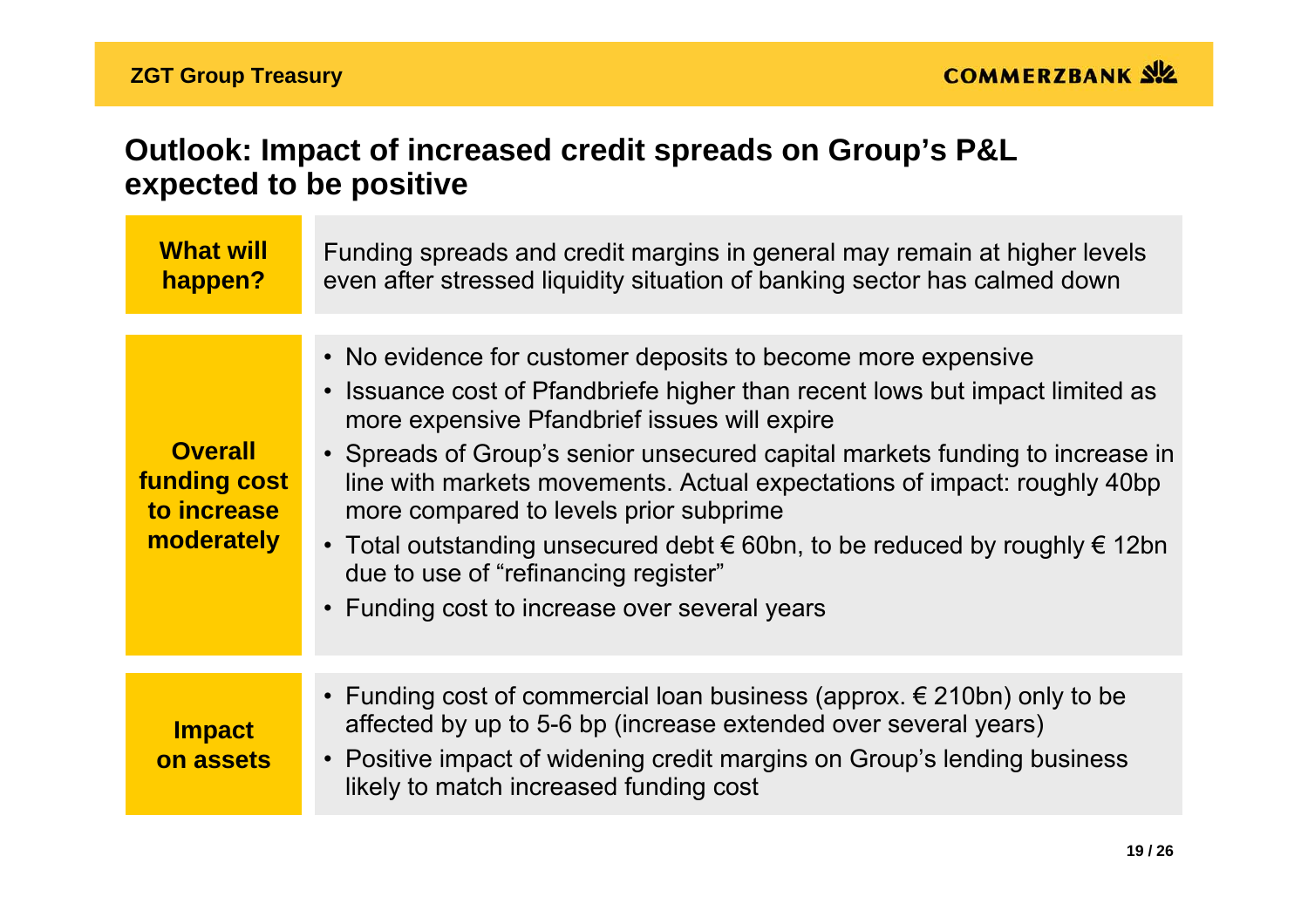# **Thank you for your attention**

### **Andreas HauschildGlobal Head of Funding & Liquidity Management**

Commerzbank AGMainzer Landstrasse 15360261 Frankfurt am Main**Germany** Telephone: +49 69 136 47731 Fax: +49 69 136 23957E-Mail: andreas.hauschild@commerzbank.com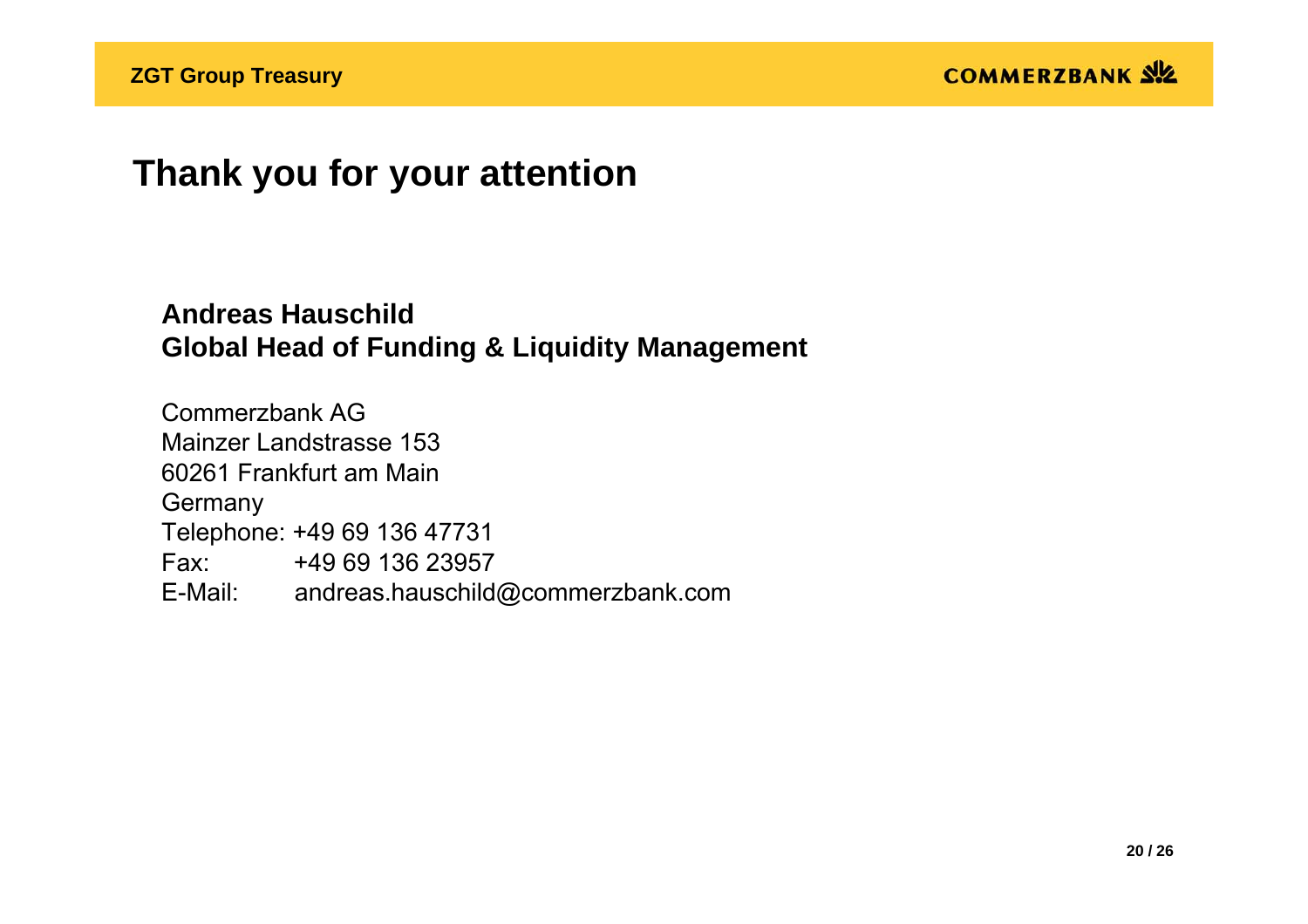| 1.             | Market environment                                       | $2 - 4$   |
|----------------|----------------------------------------------------------|-----------|
| 2.             | Approaching the changed market environment               | $5 - 10$  |
| 3.             | Capital market activities                                | $11 - 13$ |
| $\overline{4}$ | <b>Status Eurohypo integration</b>                       | $14 - 15$ |
| 5              | Conclusion                                               | $16 - 17$ |
| 6              | Outlook                                                  | $18 - 19$ |
| $\overline{7}$ | Appendix – Extract of Commerzbank interim report Q3 2007 | $21 - 27$ |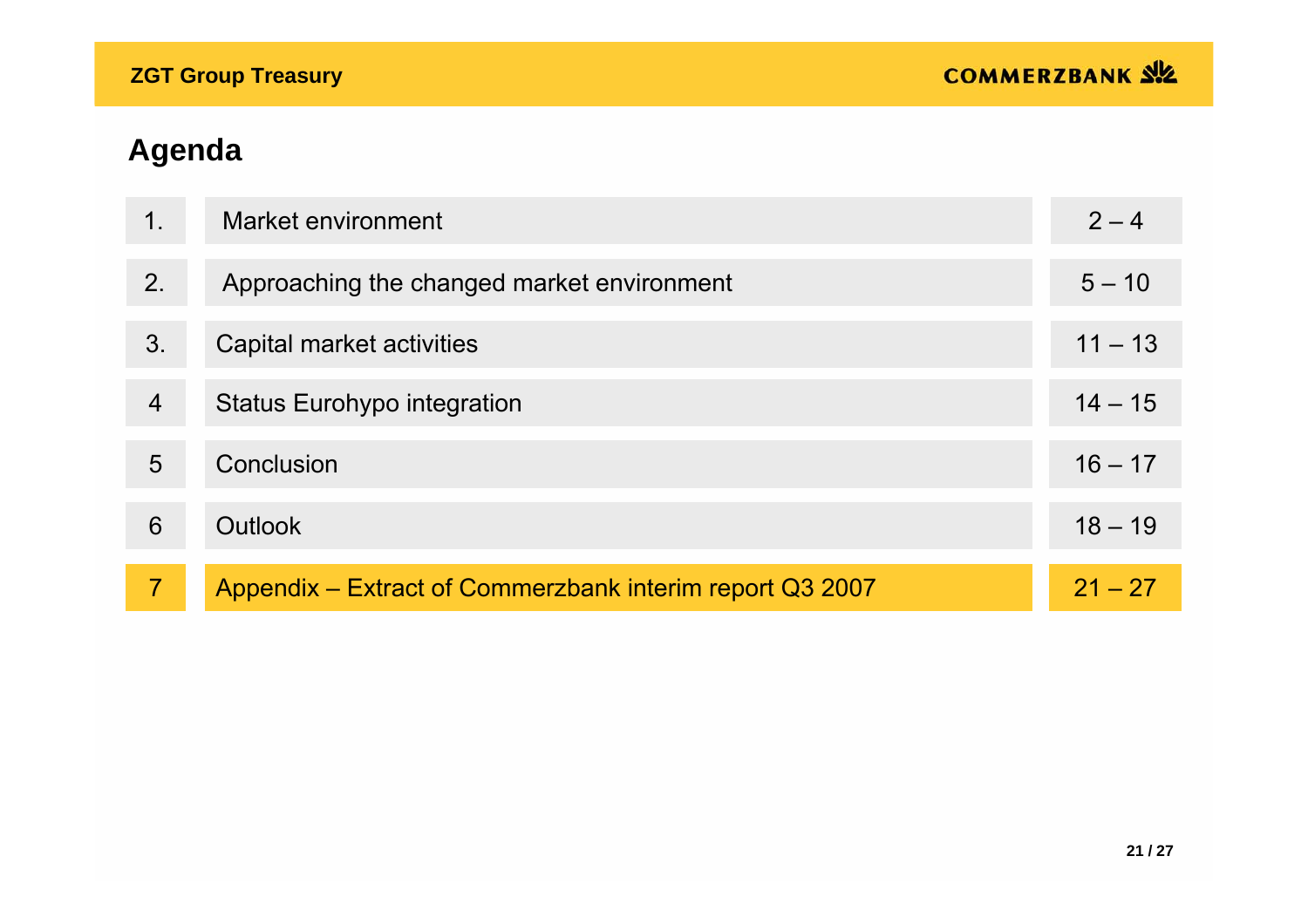### **Core business on track / Q3 impacted by subprime crisis**

|                                         | Q3`07 vs. Q3`06 |          |           |       | Q1-Q3`07 vs. Q1-Q3`06 |           |
|-----------------------------------------|-----------------|----------|-----------|-------|-----------------------|-----------|
| Revenues <sup>1</sup> , in $\epsilon$ m | 1,644           | $+0.9%$  | 57        | 6,311 | $+8.7%$               |           |
| Operating profit, in $\epsilon$ m       | 361             | $+7.1%$  | <b>A</b>  | 2,344 | $+17.4%$              | <b>A</b>  |
| Net RoE, in %                           | 10.9            | +3.2ppts | <b>AT</b> | 18.4  | +3.7ppts              |           |
| EPS, in $\epsilon$                      | 0.51            | $+54.5%$ | 1         | 2.61  | $+37.4%$              | <b>ET</b> |
| $1$ after LLP                           |                 |          |           |       |                       |           |

- •Q3 operating result above y-o-y level
- $\bullet$ Strong profitability in PBC and Mittelstand as well as in core franchise at C&M and CRE
- •Subprime exposure conservatively evaluated on hard market criteria (impairments of  $\epsilon$  291m)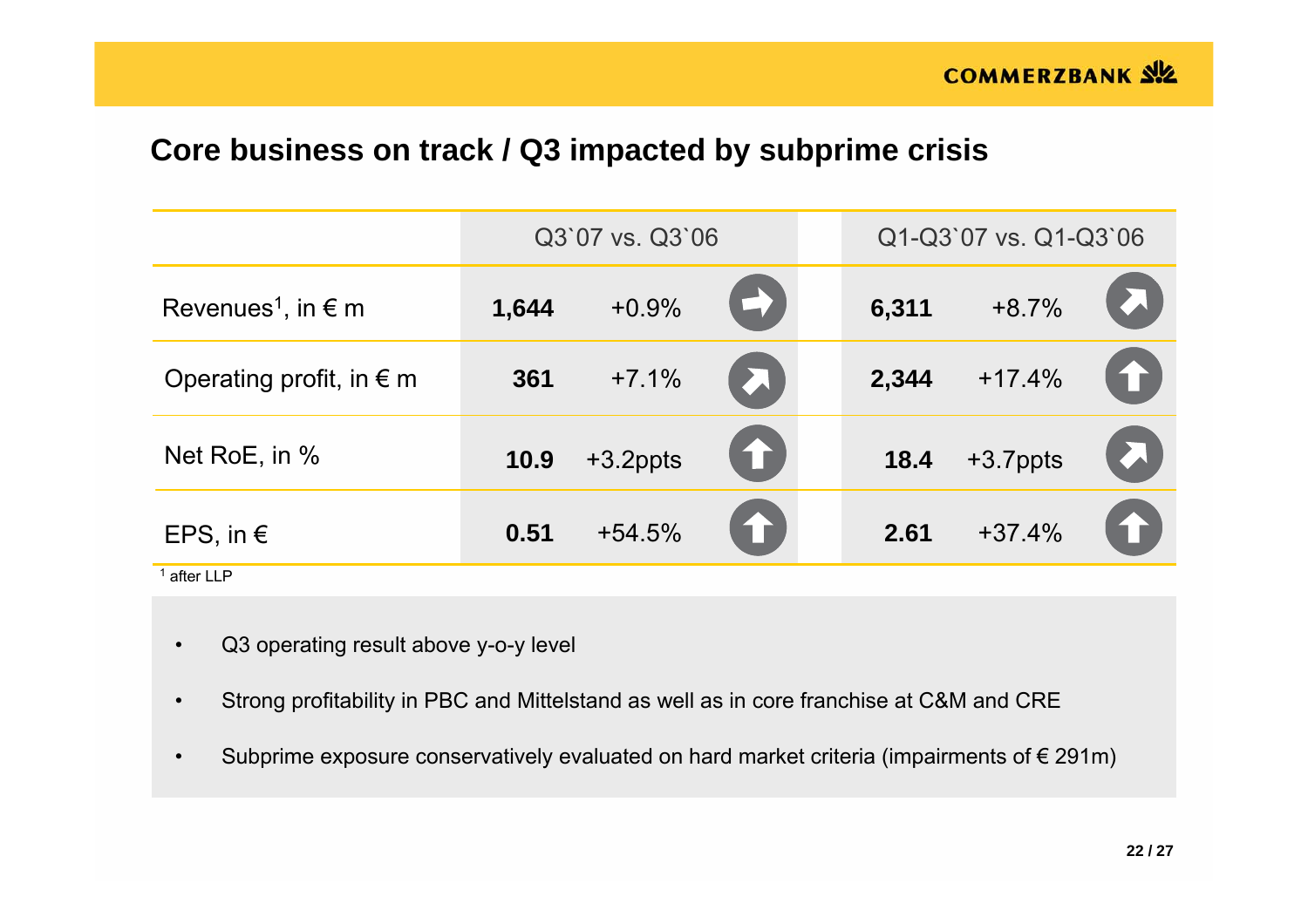# **Highlights Q3 2007**

| <b>Core business</b>     |                                                                                                                                                                                          | <b>Other P&amp;L topics</b>      |                                                                                                                                                                                                              |  |  |
|--------------------------|------------------------------------------------------------------------------------------------------------------------------------------------------------------------------------------|----------------------------------|--------------------------------------------------------------------------------------------------------------------------------------------------------------------------------------------------------------|--|--|
| <b>PBC</b><br><b>MSB</b> | • Customer base grew in Q3 by net<br>86,000 (335,000 y-o-y)<br>• RoE further improved<br>• Excellent earnings development in all<br>business areas<br>• Market position further improved | <b>Subprime</b>                  | Impairments of $\epsilon$ 291m due to<br>subprime mortgage crisis in USA<br>shown in AfS result<br>Impairments on subprime<br>portfolio as of end of September:<br>RMBS $\approx$ 15%<br>$CDOs \approx 50\%$ |  |  |
| <b>C&amp;M</b>           | • Subprime turbulence with negative<br>effect on New York branch and credit<br>trading<br>• Otherwise normal seasonal develop-<br>ment, even slightly stronger y-o-y                     | <b>Taxes</b>                     | Utilization of tax loss carry<br>forwards lowers Q3 tax level<br>significantly                                                                                                                               |  |  |
| <b>CRE</b>               | • Positive business trend<br>however affected by RMBS-<br>subprime impairment                                                                                                            | One-off in<br><b>Mittelstand</b> | Intermediation fees of $\pm \in 100$ m<br>due to positive decision by<br><b>German Federal Financial Court</b><br>and subsequent confirmation by                                                             |  |  |
| <b>PFT</b>               | • Declining earnings trend due to<br>difficult interest-rate environment and<br>weak performance of Essen Hyp                                                                            |                                  | lower tax court                                                                                                                                                                                              |  |  |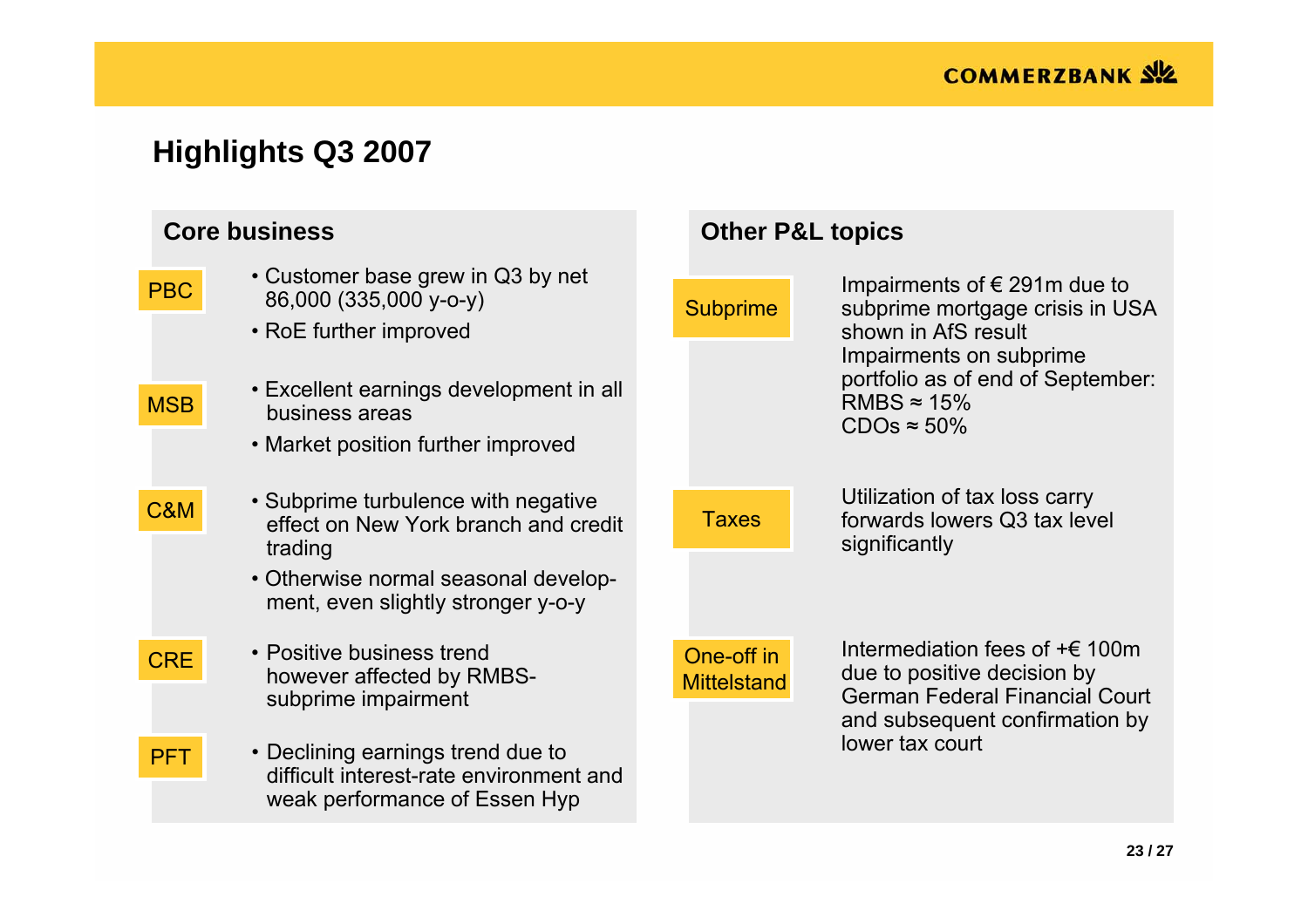### **Commerzbank is fully on track to reach its FY 2007 targets**



\* Annualized

**Note:** 2006 figures based on stated results

**Clean:** excluding net result on participations, restructuring charges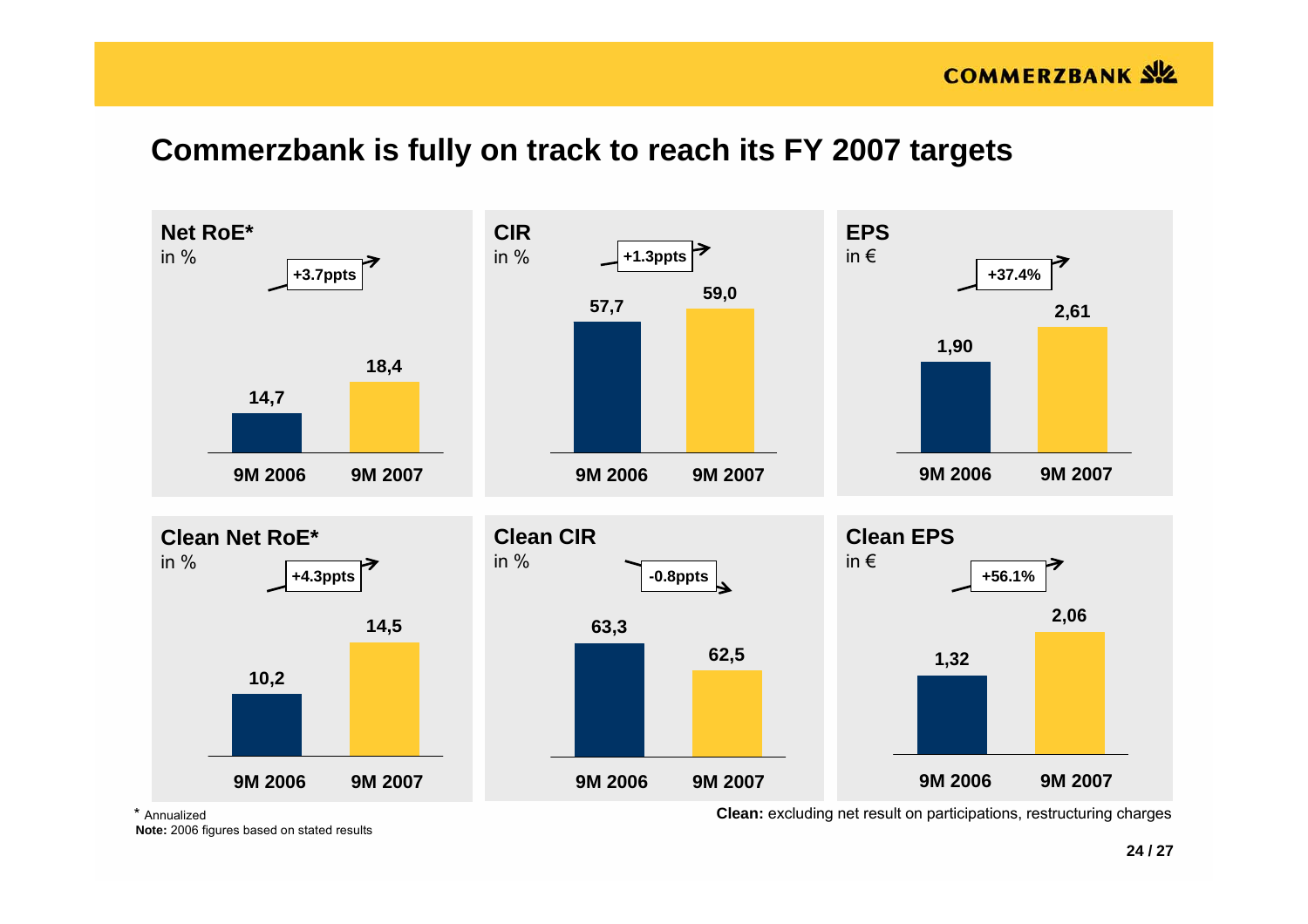## **Strong increase in risk weighted assets, sound liquidity position**





#### **Regulatory capital (Tier I)**

| in $\epsilon$ m          |          |          |        |                   |
|--------------------------|----------|----------|--------|-------------------|
|                          | Dec 2006 | Mar 2007 |        | Jun 2007 Sep 2007 |
| Subscribed capital       | 1,705    | 1,708    | 1,708  | 1,706             |
| Reg. Reserves            | 9,983    | 10,362   | 10,815 | 10,946            |
| Minority interests (BIS) | 884      | 1,029    | 1,017  | 990               |
| Hybrid capital           | 2,925    | 3,018    | 3,096  | 3,114             |
| Total                    | 15,497   | 16,117   | 16,636 | 16,756            |



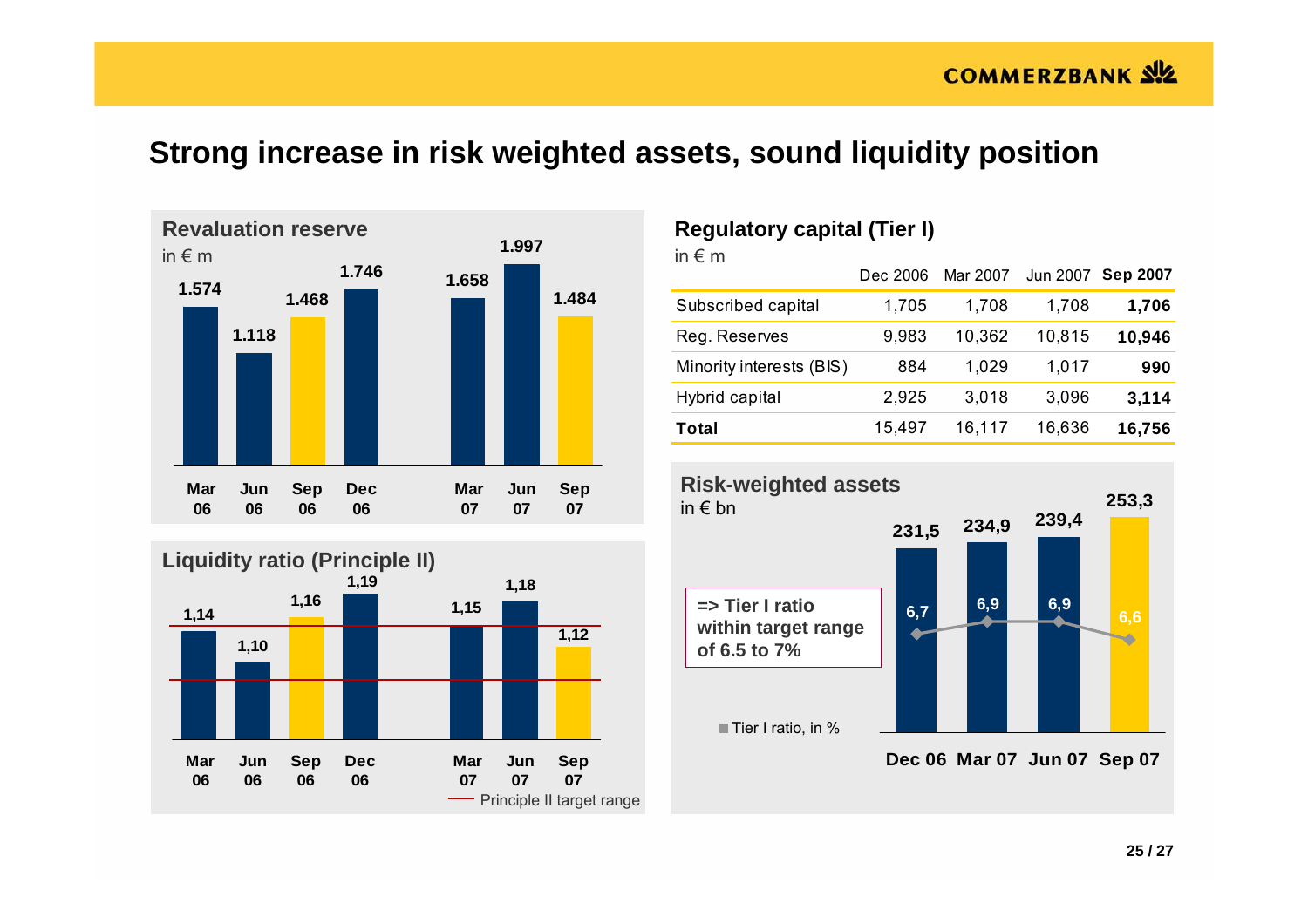### **Core businesses with sound performance**

Operating profit in  $\epsilon$  m







 $\vert$ <sup>-</sup> $\vert$  Pro-forma integration of Eurohypo

Profit without subprime impairments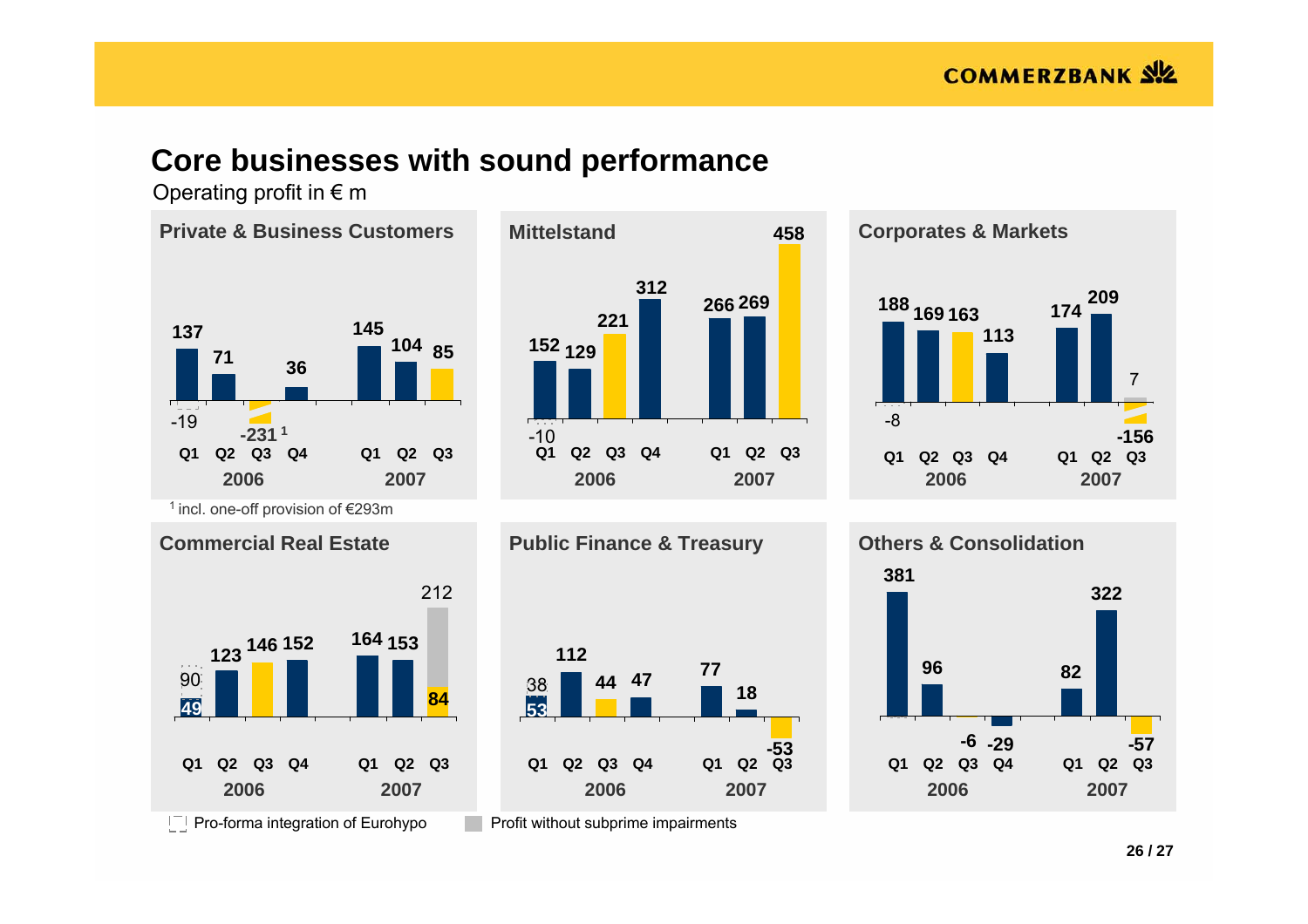# **Main topics for Commerzbank in Q3**

|                | Stable German economy despite subprime development                                                                     |
|----------------|------------------------------------------------------------------------------------------------------------------------|
| 2.             | Commerzbank's business model has proven to be robust<br>in times of credit turmoil                                     |
| 3 <sub>l</sub> | Present market environment gives Commerzbank the<br>opportunity for controlled growth internally as well as externally |
|                | We confirm our profitability targets                                                                                   |
|                | Shareholder friendly dividend policy                                                                                   |